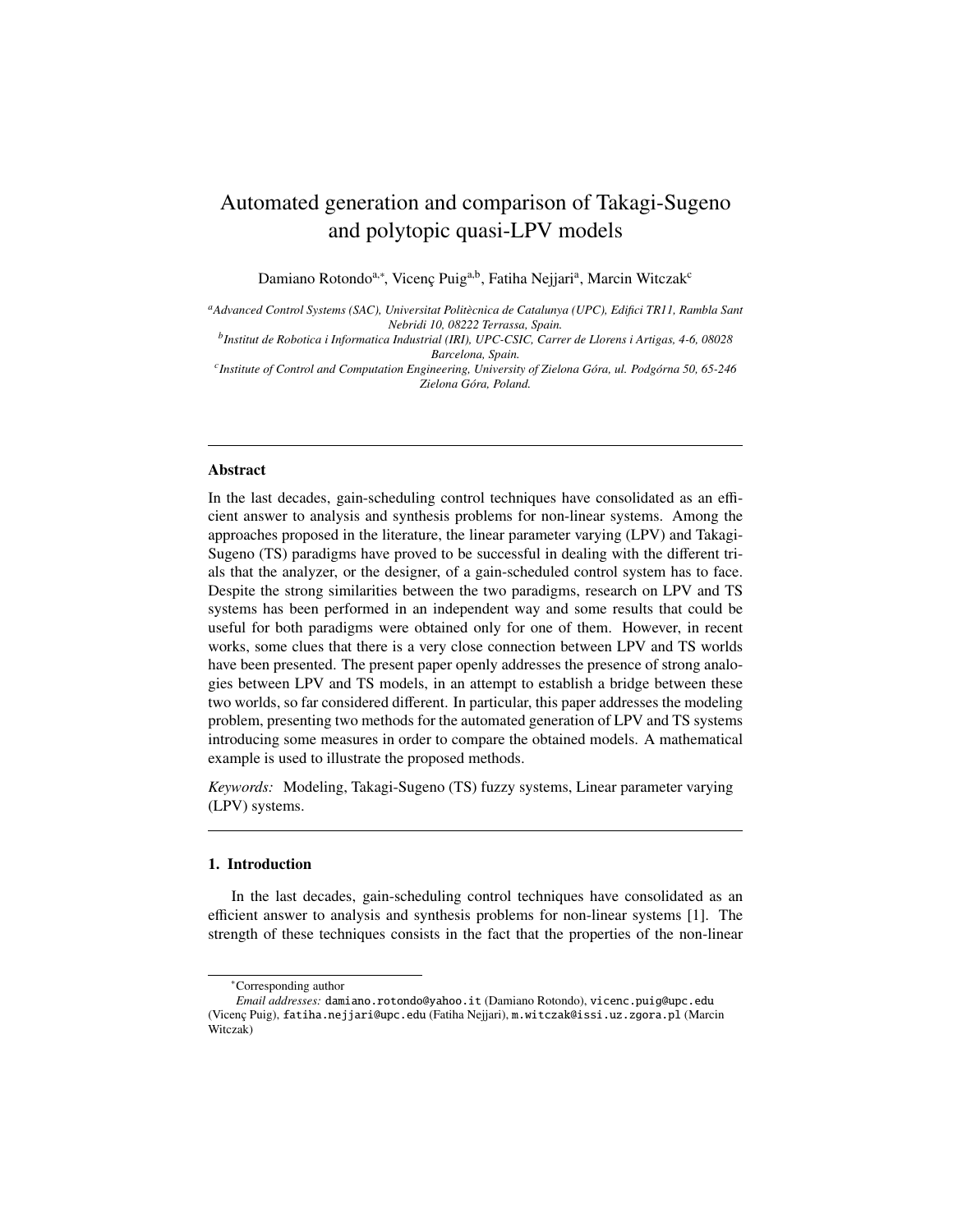systems are expressed by a collection of linear subsystems, which are also used for designing the controller. This is realized in a divide and conquer fashion so that well established linear methods can be applied to non-linear problems. Two approaches, among others, have proved to be successful in dealing with the different trials that the analyzer, or the designer, of a gain-scheduled control system has to face: the linear parameter varying (LPV) and the Takagi-Sugeno (TS) paradigms.

LPV systems were introduced by Shamma [2] to distinguish such systems from linear time invariant (LTI) and linear time varying (LTV) ones [3]. Since then, the LPV paradigm has become a standard formalism in systems and control, for analysis, controller synthesis and even system identification. This class of systems is important because gain-scheduling control of non-linear systems can be performed according to the LPV paradigm, where the non-linearity is embedded in the varying parameters that depend on some endogenous signals, e.g. some system states (in this case, the system is referred to as *quasi-LPV*, to make a further distinction with respect to *pure* LPV systems, where the varying parameters only depend on exogenous signals). Among the practical applications where the LPV paradigm has been successfully applied, there are: missiles [4], aircrafts [5, 6], energy production systems [7, 8], robotic systems [9], active suspension of vehicles [10], engines [11] and fault tolerant control [12].

On the other hand, Takagi-Sugeno systems, introduced in [13], basically provide an effective way of representing non-linear systems with the aid of fuzzy sets, fuzzy rules and a set of local linear models. The overall model of the system is obtained by merging the local models through fuzzy membership functions. The TS paradigm has been successfully applied in the same fields where the LPV one proved to be successful: missiles [14], aircrafts [15], energy production systems [16], robotic systems [17], active suspension of vehicles [18], engines [19] and fault tolerant control [20].

Despite the strong similarities of the two paradigms, LPV and TS systems have nearly always been treated as though as they belonged to two different worlds. In fact, the research for each of them has been performed in an independent way and such that cross-references between papers dealing with the LPV theory and those dealing with the TS theory are quite uncommon. As a consequence, some theoretical results that could be useful for both types of systems have been applied only to one type, waiting for the researchers to discover that they could be applied to the other type as well.

However, in some recent works, some clues that there is a close connection between the LPV and the fuzzy TS paradigms have been presented [21, 22]. In [23], Rong and Irwin have pointed out that LPV systems can describe Takagi-Sugeno fuzzy models if the "scheduling functions" of the former paradigm are treated as membership functions of the latter one. Bergsten and his co-workers [24] point out that, since it has been proved that a TS fuzzy system, where the local affine dynamic models are offequilibrium local linearizations, leads to an arbitrarily close approximation of an LTV dynamical system about an arbitrary trajectory [25], the results concerning observers for TS fuzzy systems are also relevant to LPV systems. In [26], Collins has commented that, even though the results in [27] seem to be very related to existing results on LPV control, they are not put in perspective with those existing for LPV systems. He also claimed that *it is apparent that the fuzzy T-S model is a special case of an LPV model*. However, even if from theoretical analysis and design points of view it is difficult to find clear differences between the two paradigms [28], LPV and TS systems are still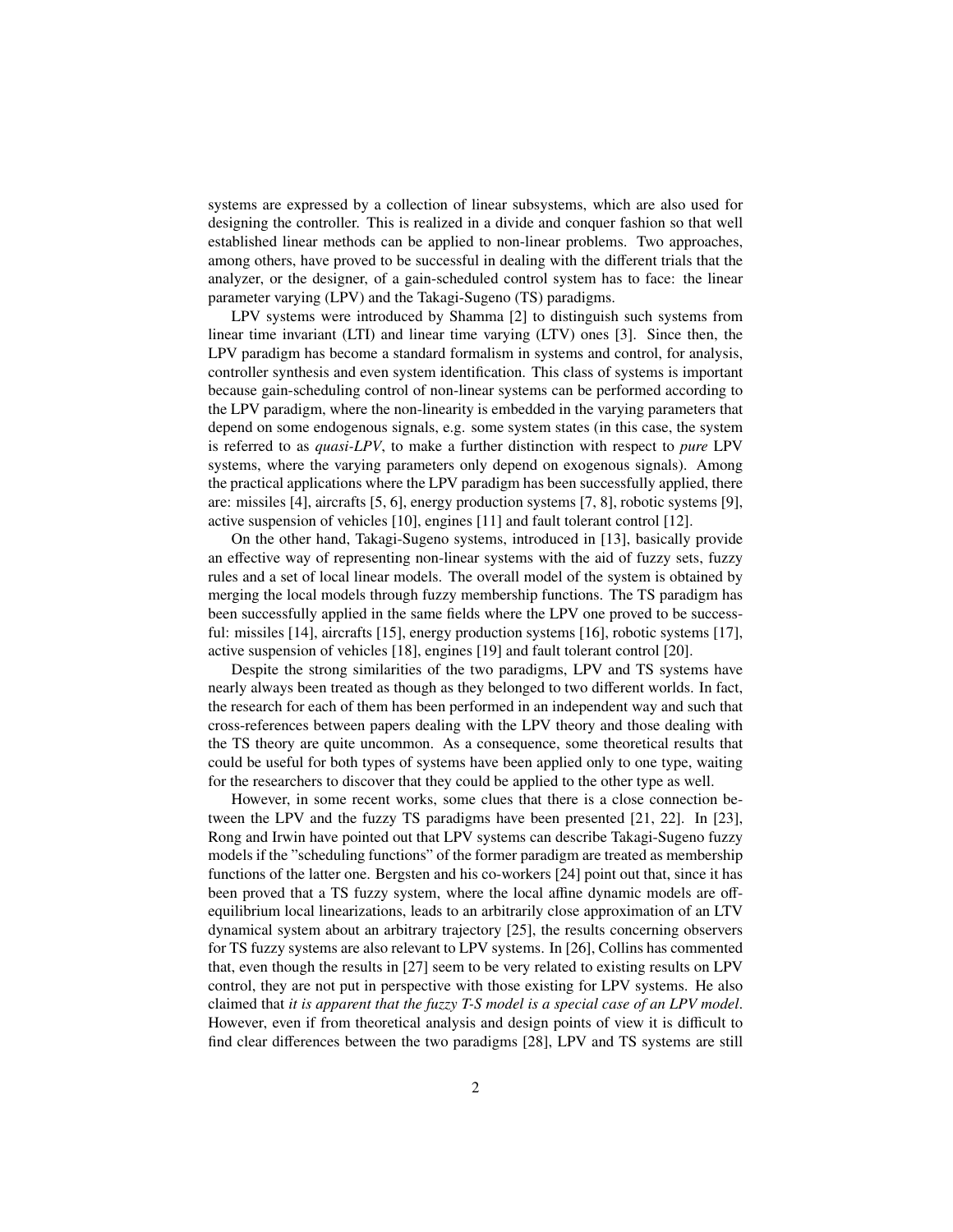considered different and their equality is dubious [29].

The present paper openly addresses the presence of strong analogies between LPV and TS models, in an attempt to establish a bridge between these two worlds, so far considered to be different. In particular, this paper considers the modeling problem, with the following important contributions:

- The analogies and connections between LPV and TS systems are clearly stated;
- it is shown that the method for the automated generation of LPV models by non-linear embedding presented in [30] can be easily extended to solve the corresponding problem for TS models;
- it is shown that the method for the generation of a TS model for a given nonlinear multivariable function based on the sector non-linearity concept [31], can be extended to the problem of generating a polytopic LPV model for a given non-linear dynamical system;
- two measures are proposed in order to compare the obtained models and choose which one can be considered *the best one*. The first measure is based on the notion of *overboundedness*. The second measure is based on *region of attraction estimates* and *quadratic* D*-stabilizability* in linear matrix inequality (LMI) regions;
- using a mathematical example, an application of the proposed methodologies is performed;

Notice that the resulting method for automated generation of TS models by nonlinear embedding has been already used by the fuzzy community in an intuitive way. For example, one can verify that the TS models obtained by Tanaka and Wang in [27], are contained within the set of TS models obtained through the method proposed in this paper. In the present work, the method used in [27] is *automated* adapting a technique developed by the LPV community that had never been used for TS systems until now.

The paper has the following structure: in Section 2, LPV and TS systems are presented and their analogies are highlighted. In Section 3, two measures to compare models are introduced. In Section 4, the method for automated generation of TS models by non-linear embedding is presented. The same is done in Section 5, for the automated generation of polytopic LPV models via sector non-linearity concept. Section 6 presents the mathematical example for the application of the two techniques. Finally, in Section 7, some conclusions are outlined.

#### 2. LPV and TS systems definitions

#### *2.1. LPV systems*

Following the notation used by [32],  $\sigma$  stands for the Laplace variable *s* in the continuous-time case and for the Z-transform variable  $\zeta$  in the discrete-time case. Similarly,  $\tau$  will stand for the time  $t \in \mathbb{R}^+$  in the continuous-time case and  $k \in \mathbb{Z}^+$  for the time samples in the discrete-time case. The notation  $\sigma$   $x(\tau)$  stands for  $\dot{x}(t)$  for the time samples in the discrete-time case. The notation  $\sigma.x(\tau)$  stands for  $\dot{x}(t)$  for continuous-time systems and for  $x(k + 1)$  for discrete-time systems.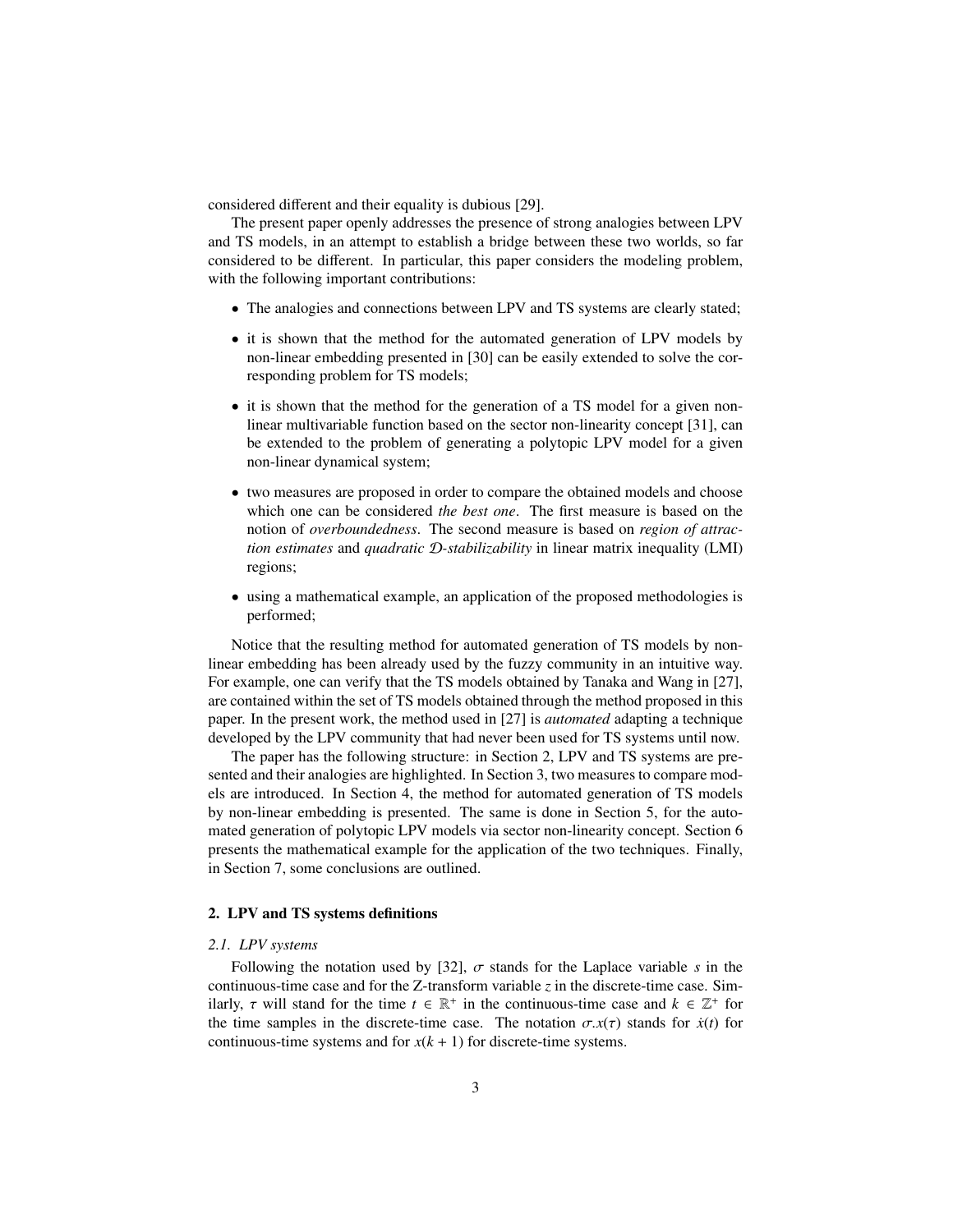Then, an LPV system is defined as a linear system whose coefficients depend on some varying parameter  $\theta(\tau) \in \mathbb{R}^{n_{\theta}}$ , assumed to be unknown a priori, but measured or estimated in real-time [33]. estimated in real-time [33]:

$$
\sigma \cdot x(\tau) = A(\theta(\tau)) x(\tau) + B(\theta(\tau)) u(\tau) \tag{1}
$$

$$
y(\tau) = C(\theta(\tau)) x(\tau) + D(\theta(\tau)) u(\tau)
$$
 (2)

where  $x \in \mathbb{R}^{n_x}$ ,  $u \in \mathbb{R}^{n_u}$  and  $y \in \mathbb{R}^{n_y}$  are the state, the input and the output vector, respectively, and *A*, *B*, *C* and *D* are varying matrices of appropriate dimensions.

An LPV system is called *polytopic* when it can be represented by state-space matrices  $A(\theta(\tau))$ ,  $B(\theta(\tau))$ ,  $C(\theta(\tau))$  and  $D(\theta(\tau))$ , where the parameter vector  $\theta(\tau)$  ranges over a fixed polytope Θ, and the dependence of *A* ( $θ(τ)$ ), *B* ( $θ(τ)$ ), *C* ( $θ(τ)$ ) and *D* ( $θ(τ)$ ) on  $\theta$  is affine [32], resulting in the following:

$$
\sigma.x(\tau) = \sum_{i=1}^{N} \pi_i(\theta(\tau)) (A_i x(\tau) + B_i u(\tau))
$$
\n(3)

$$
y(\tau) = \sum_{i=1}^{N} \pi_i (\theta(\tau)) (C_i x(\tau) + D_i u(\tau))
$$
 (4)

where the quadruple  $(A_i, B_i, C_i, D_i)$  defines the so-called *vertex system* and  $\pi_i$  are the non-negative coefficients of the polytonic decomposition such that non-negative coefficients of the polytopic decomposition such that:

$$
\sum_{i=1}^{N} \pi_i(\theta(\tau)) = 1 \quad , \quad \pi_i(\theta(\tau)) \ge 0 \quad \forall i = 1, ..., N, \quad \forall \theta \in \Theta
$$
 (5)

## *2.2. TS systems*

TS systems, as proposed by Takagi and Sugeno [13], are described by local models merged together using fuzzy IF-THEN rules [27], as follows:

$$
IF \vartheta_1(\tau) \text{ is } M_{i1} \text{ AND } \dots \text{ AND } \vartheta_p(\tau) \text{ is } M_{ip}
$$
  
\n
$$
THEN \begin{cases} \sigma.x_i(\tau) = A_i x(\tau) + B_i u(\tau) \\ y_i(\tau) = C_i x(\tau) + D_i u(\tau) \end{cases} i = 1, ..., N
$$
 (6)

where  $\vartheta_1(\tau), \ldots, \vartheta_p(\tau)$  are premise variables that can be functions of the state variables, external disturbances and/or time. Each linear consequent equation represented by  $A_i x(\tau) + B_i u(\tau)$  is called a *subsystem*.

Given a pair  $(x(\tau), u(\tau))$ , the state and output of the TS system can easily be inferred:

$$
\sigma.x(\tau) = \sum_{i=1}^{N} w_i (\vartheta(\tau)) (A_i x(\tau) + B_i u(\tau)) \Big| \sum_{i=1}^{N} w_i (\vartheta(\tau))
$$
  
= 
$$
\sum_{i=1}^{N} \rho_i (\vartheta(\tau)) (A_i x(\tau) + B_i u(\tau))
$$
 (7)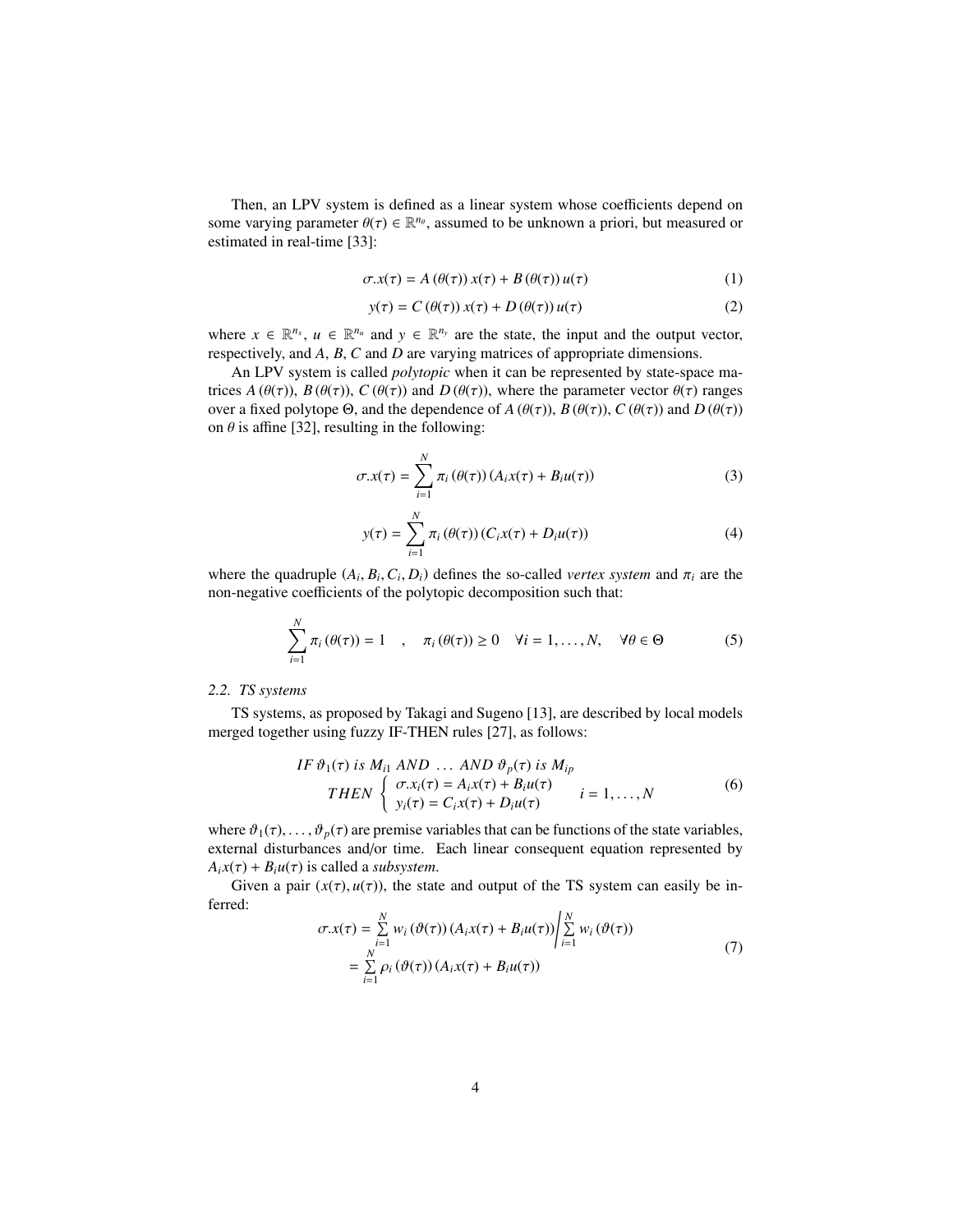$$
y(\tau) = \sum_{i=1}^{N} w_i (\vartheta(\tau)) (C_i x(\tau) + D_i u(\tau)) \Big| \sum_{i=1}^{N} w_i (\vartheta(\tau))
$$
  
= 
$$
\sum_{i=1}^{N} \rho_i (\vartheta(\tau)) (C_i x(\tau) + D_i u(\tau))
$$
 (8)

where  $\vartheta(\tau) = [\vartheta_1(\tau), \dots, \vartheta_p(\tau)]$  is the vector containing the premise variables, and  $\vartheta_1(\vartheta(\tau))$  and  $\vartheta_2(\vartheta(\tau))$  are defined as follows:  $w_i(\theta(\tau))$  and  $\rho_i(\theta(\tau))$  are defined as follows:

$$
w_i(\vartheta(\tau)) = \prod_{j=1}^p M_{ij}(\vartheta_j(\tau))
$$
\n(9)

$$
\rho_i(\vartheta(\tau)) = \frac{w_i(\vartheta(\tau))}{\sum\limits_{i=1}^N w_i(\vartheta(\tau))}
$$
\n(10)

where  $M_{ij}(\theta_j(\tau))$  is the grade of membership of  $\theta_j(\tau)$  in  $M_{ij}$  and  $\rho_i(\theta(\tau))$  is such that:

$$
\begin{cases} \sum_{i=1}^{N} \rho_i(\vartheta(\tau)) = 1\\ \rho_i(\vartheta(\tau)) \ge 0, \quad i = 1, ..., N \end{cases}
$$
\n(11)

# *2.3. Analogies between polytopic LPV and TS systems*

There are strong analogies between polytopic LPV and TS systems. In fact, the only remarkable difference between the two frameworks is the set of mathematical tools that are used for obtaining the system description. In the LPV case, these tools belong to the standard mathematics; on the other hand, in the TS case, they belong to the fuzzy theory. In particular, the correspondences between polytopic LPV and TS systems are between:

- the scheduling parameters  $\theta$  of LPV systems and the premise variable  $\vartheta$  of TS systems;
- the coefficients of the polytopic decomposition  $\pi_i$  and the coefficients  $\rho_i$  that describe the level of activation of each local model. describe the level of activation of each local model;
- the *vertex systems* in the polytopic LPV case and the *subsystems* in the TS case.

These analogies can be strongly exploited for extending techniques and results that have been developed or found for polytopic LPV systems to the TS case, and viceversa.

#### 3. Measures for comparison between LPV and TS models

*3.1. Overboundedness-based measure*

Given a non-linear system:

$$
\sigma \cdot x = f(x, u, w) \tag{12}
$$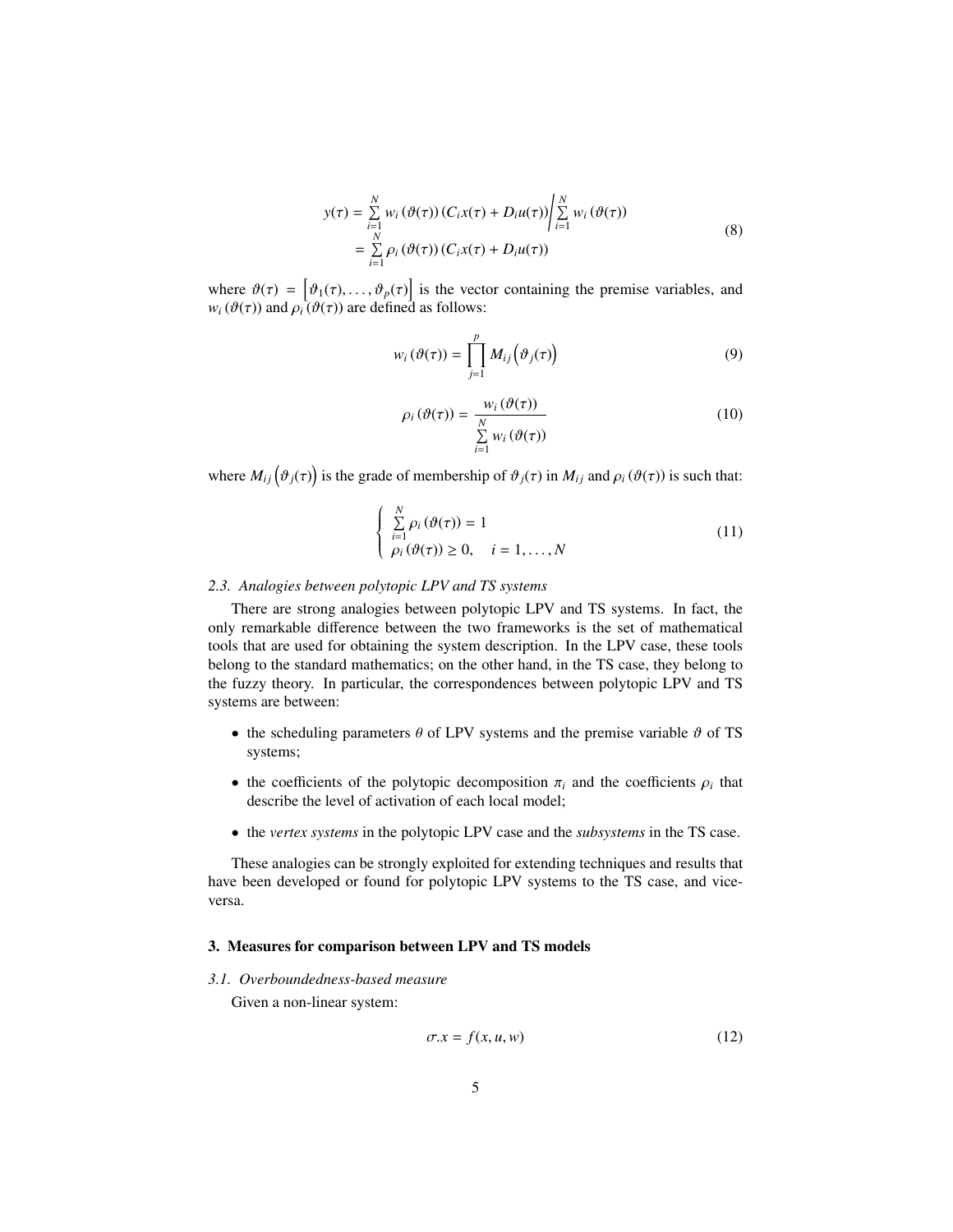$$
y = g(x, u, w) \tag{13}
$$

where  $w \in \mathbb{R}^{n_w}$  is some exogenous signal and  $y \in \mathbb{R}^{n_y}$  is the output, the approaches for automated generation of polytopic LPV and TS models proposed in this paper (see Sections 4 and 5) provide a systematic methodology for building a whole set of LPV/TS models representing the non-linear system (12)-(13). Hence, it is interesting to compare the obtained models in order to choose which one is *the best*. This is especially important from the point of view of the fault tolerant control for nonlinear systems [34], for which the model quality is of paramount importance.

Hereafter, a measure based on the notion of *overboundedness* is proposed, similar to the one proposed in [30]. The idea is to calculate the volume of the (hyper)region contained between the vertices/subsystems (hyper)planes: the smaller is this volume, the better is the approximation offered by the polytopic LPV/TS model. To obtain the measure, subsets  $S_1, \ldots, S_{n_x}$  of  $\{X, U, W, F_1\}, \ldots, \{X, U, W, F_{n_x}\}$  must be chosen, where  $X \parallel V$  and  $F_1$  are the state space, the input space, the exogenous signal space where  $X$ ,  $U$ ,  $W$  and  $F_i$  are the state space, the input space, the exogenous signal space and the *i*-th state variable derivative space, respectively. Then, if  $V_1^{(S)}$  $V_{n_x}^{(S)}$ ,  $V_{n_x}^{(S)}$  are<br>mes of the (bythe volumes of the subsets  $S_1, \ldots, S_{n_x}$ , and  $V_1, \ldots, V_{n_x}$  are the volumes of the (hy-<br>percentions contained between the vertices/subsystems (hyperculations in S. per)regions contained between the vertices/subsystems (hyper)planes in  $S_1, \ldots, S_{n_x}$ , a measure of the goodness of the polytonic I PV/TS model is given by: measure of the goodness of the polytopic LPV/TS model is given by:

$$
M = \frac{V_1 V_2 \cdots V_{n_x}}{V_1^{(S)} V_2^{(S)} \cdots V_{n_x}^{(S)}}
$$
(14)

where the smaller is this measure, the better is the model<sup>1</sup>.

Notice that in some situations, calculating the volumes  $V_1, \ldots, V_{n_x}$  can be a hard task. Then, an approximate measure can be used as follows:

$$
\tilde{M} = \frac{\tilde{V}_1 \tilde{V}_2 \cdots \tilde{V}_{n_x}}{V_1^{(S)} V_2^{(S)} \cdots V_{n_x}^{(S)}}
$$
(15)

where  $\tilde{V}_i$  is an approximation of  $V_i$ . In particular, in this paper, each factor  $\tilde{V}_i / V_i^{(S)}$  is obtained generating randomly a certain number N of points inside the subset S, and obtained generating randomly a certain number  $N$  of points inside the subset  $S_i$ , and then calculating the ratio between the points that can be described by a polytopic combination through the model taken into consideration, and the total number of points. Obviously,  $\tilde{M}$  approaches M in the limit as  $N \to \infty$ . However, it is impossible to set  $N = \infty$ . Thus, the problem becomes the one of selecting *N* in such a way that  $\tilde{M}$ , i.e. the estimation of *M*, has some desired properties. In order to do this, notice that the process of generating points in the subset  $S_i$  and checking whether or not they can be described by the model taken into consideration is a Bernoulli process [35] with a limited number *N* of Bernoulli trials. Hence, the estimator  $\tilde{M}$  can be analyzed using

<sup>&</sup>lt;sup>1</sup>The measure *M* usually decreases when the number of vertex systems/subsystems used in the considered polytopic LPV/TS model increases. In some cases, e.g. controller synthesis, this could lead to an increase in the computational effort that is not taken into account by the proposed measure *M*. If it is desired to include such an effect in the evaluation of the goodness of the model, a slight modification of *M* should be done.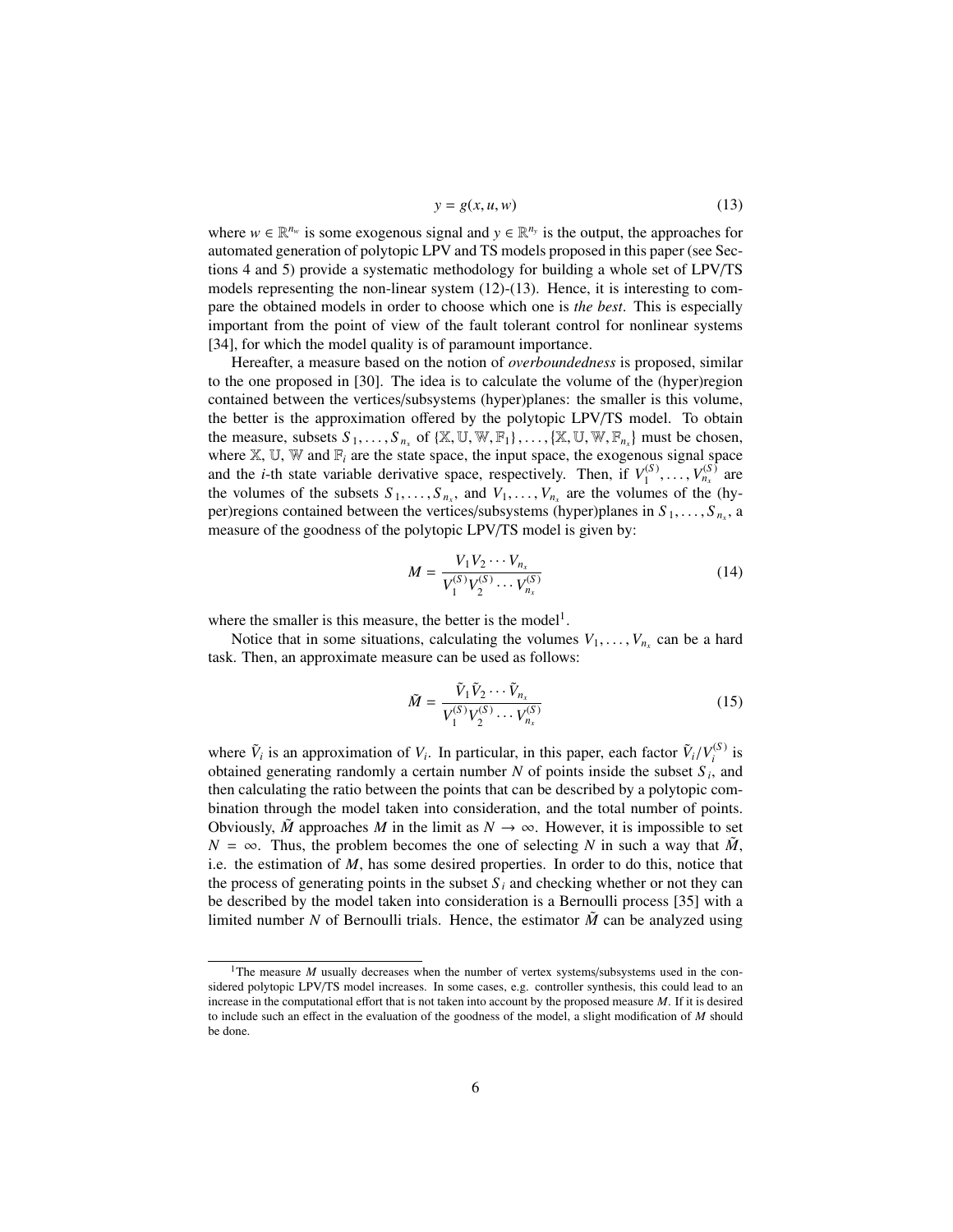the results coming from the theory of statistics and probability [36].

## *3.2. Region of attraction estimates-based measure*

Stability analysis and controller synthesis for LPV and TS systems have been an important topic of research in the last decades. One of the most used tools to deal with the problem of analyzing the stability or designing a stabilizing controller for these systems is the quadratic stabilizability condition [37], thanks to which a common Lyapunov matrix can be obtained such that the controller stabilizes the closed-loop system using LMIs. This condition is appealing due to its numerical simplicity, and has often been preferred to other conditions involving more complex Lyapunov functions, e.g. parameter-dependent [38].

It is often believed that a closed loop quasi-LPV/TS system, obtained from a nonlinear system using an exact transformation procedure as the one presented in this paper, that satisfies stability (or some other goal) for all parameters varying in a convex region, e.g. a bounding box, implies that stability is satisfied for the underlying nonlinear system. This is not always true, as shown in [39], where a Van der Pol equation with reversed vector field example was used to demonstrate that the LPV/TS analysis of the nonlinear system does not guarantee local asymptotic stability. However, [39] also shows that the LPV/TS analysis can be used to estimate the region of attraction for the underlying nonlinear system. In fact, even though finding the exact region of attraction analytically might be difficult or even impossible [40], the Lyapunov functions can be used to estimate the region of attraction.

Assume that:

$$
\sigma \cdot x(\tau) = A\left(\theta\left(x(\tau)\right)\right)x(\tau) \tag{16}
$$

satisfies some stability and performance conditions [41, 37, 42] for  $\theta \in \Theta$  in the sense of decreasing the Lyapunov function  $V(x(\tau)) = x(\tau)^T X x(\tau)$  with  $X > 0$ .<br>Moreover, let us define the following sets:

Moreover, let us define the following sets:

$$
X = \{x \in D | \theta(x) \in \Theta\}
$$
 (17)

$$
\Gamma_{\beta} = \{ x \in D | V(x) \le \beta \}
$$
\n(18)

and, for the nonlinear system:

$$
\sigma \cdot x(\tau) = f(x(\tau)) \tag{19}
$$

with the origin as an equilibrium point, let us define the *region of attraction* as the set:

$$
R_A = \left\{ x(0) | \lim_{\tau \to \infty} \phi(\tau; x(0)) = 0 \right\}
$$
 (20)

where  $\phi(\tau; x(0))$  denotes the solution that starts at initial state  $x(0)$  at time  $t = 0$ . Then, the following theorem holds:

Theorem 1. *Consider the nonlinear system* (19)*, with the exact quasi-LPV representation* (16)*. If*  $\Gamma_{\beta} \subseteq X$  *then*  $\Gamma_{\beta} \subseteq R_A$ *, where*  $R_A$  *is the region of attraction.* Proof: *See [39].*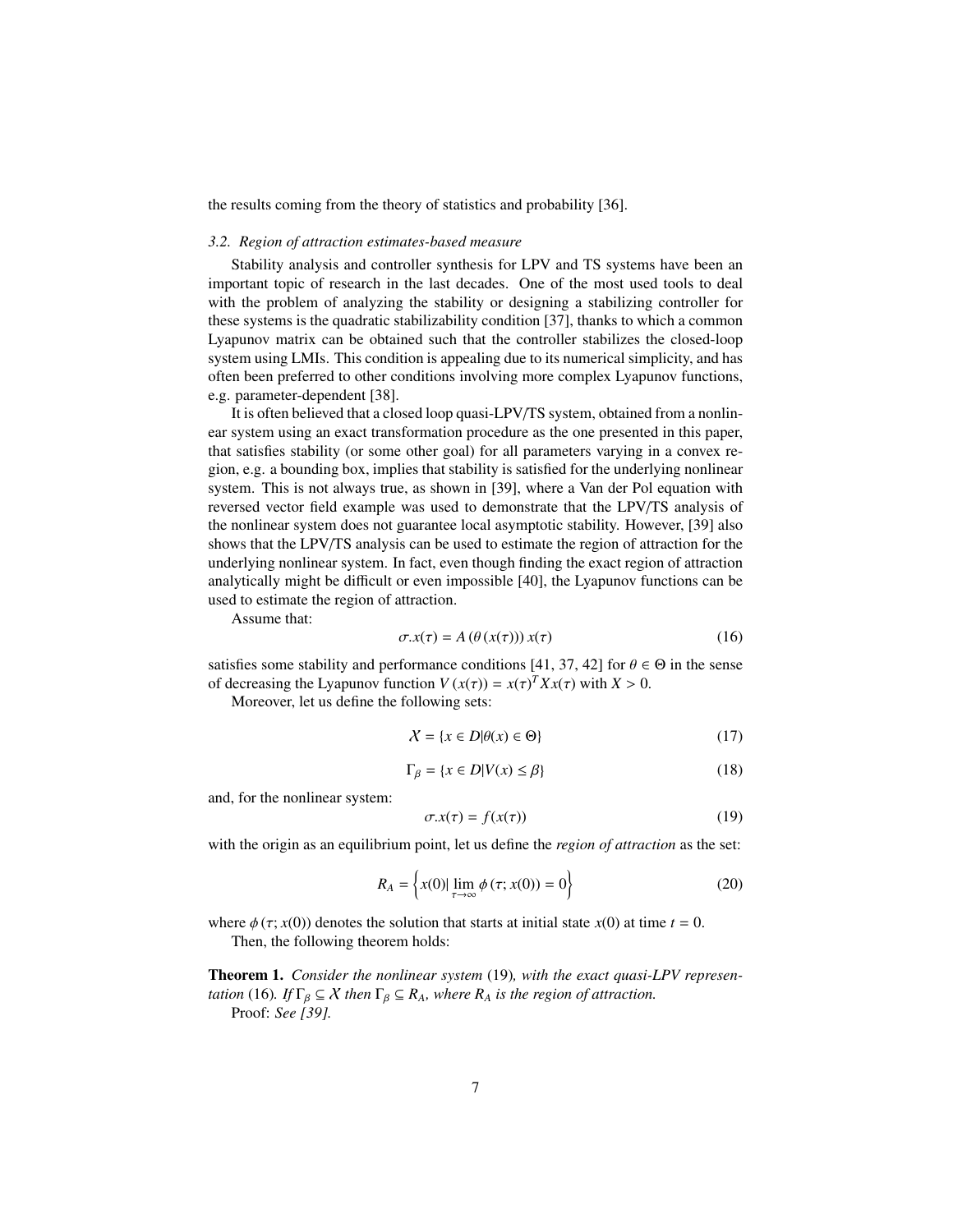A consequence of this theorem is that a region of attraction approximation is given by the (hyper)ellipsoid provided by the positive definite matrix *X* of the Lyapunov function. In this paper, a measure based on the region of attraction approximation is proposed in order to compare quasi-LPV and TS models obtained from the same nonlinear system. This measure is defined as follows:

$$
M_{\beta} = \frac{V_{\beta}}{V_{\Theta}}\tag{21}
$$

where  $V_\beta$  is the volume of  $\Gamma_\beta$ , and  $V_\Theta$  is the volume of the polytopic region X within which the parameter vector  $\theta$  (or the premise variables  $\vartheta$  in the case of TS representation) can take values.

Additionally, the LMI pole placement conditions introduced by [42] will be used to define the goal to be achieved by the control system. It should be pointed out that other criteria can be introduced and easily incorporated within the general framework provided in the subsequent part of this paper, e.g.  $\mathcal{H}_{\infty}$  norm [43].

A subset  $D$  of the complex plane is called an LMI region if there exist a symmetric matrix  $\alpha = [\alpha_{kl}]_{1 \le k,l \le m} \in \mathbb{R}^{m \times m}$  and a matrix  $\beta = [\beta_{kl}]_{1 \le k,l \le m} \in \mathbb{R}^{m \times m}$  such that:

$$
\mathcal{D} = \{z \in \mathbb{C} : f_{\mathcal{D}}(z) < 0\} \tag{22}
$$

with:

$$
f_{\mathcal{D}}(z) = \alpha + z\beta + \bar{z}\beta^{T} = \left[\alpha_{kl} + \beta_{kl}z + \beta_{lk}\bar{z}\right]_{1 \le k,l \le m}
$$
\n(23)

Then, an LTI system is said to be  $\mathcal D$ -stable if it is stable and if all its poles lie in  $\mathcal D$ [42, 44].

Following [45] and with a little abuse of language, the *poles* of an LPV system are defined as the set of all the poles of the LTI systems obtained by freezing  $\theta$  to all its possible values in Θ. In [46], the quadratic D-stability of LPV systems was defined as follows (a similar definition holds in case of TS systems):

**Definition 1.** An LPV system  $\sigma$ *x*( $\tau$ ) = *A*( $\theta(\tau)$ )  $x(\tau)$  is *quadratically D-stable*, with  $D$  an LMI region defined as in (22)-(23), if there exists a symmetric positive definite matrix  $X > 0$  such that  $\forall \theta \in \Theta$ :

$$
\begin{cases}\nA(\theta) X + X A^T(\theta) < 0 & \text{if } \sigma = t \\
\begin{pmatrix} -X & A(\theta) X \\
XA^T(\theta) & -X \end{pmatrix} < 0 & \text{if } \sigma = k \\
\begin{bmatrix} \alpha_{kl} X + \beta_{kl} A(\theta) X + \beta_{lk} X A^T(\theta) \end{bmatrix}_{1 \le k, l \le m} < 0\n\end{cases} \tag{24}
$$

Hence, given the polytopic LPV system (3) (or the TS system (6)), it is possible to design a Parallel Distributed Compensation (PDC) controller [47], which is a very popular approach for both LPV/TS systems:

$$
u(\tau) = K(\theta(\tau)) x(\tau) = \sum_{i=1}^{N} \pi_i(\theta(\tau)) K_i x(\tau)
$$
 (25)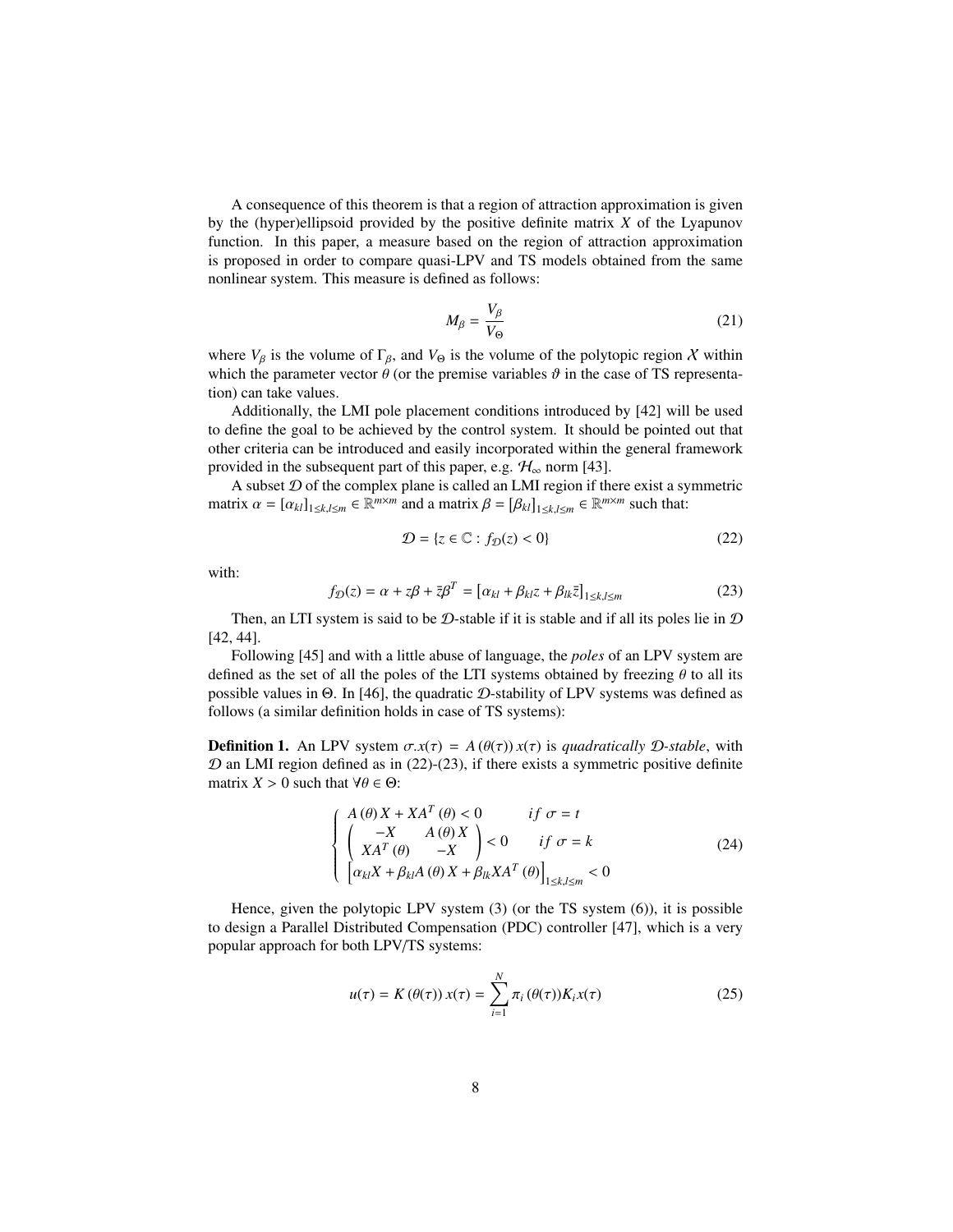or a TS controller:

$$
IF \vartheta_1(\tau) \text{ is } M_{i1} \text{ AND } \dots \text{ AND } \vartheta_p(\tau) \text{ is } M_{ip}
$$
  
\n
$$
THEN \ u(\tau) = K_i x(\tau) \quad i = 1, ..., N
$$
\n(26)

using the following theorem:

Theorem 2. *Let* D *be an LMI region with characteristic function* (23)*, and assume that there exists a single Lyapunov matrix X* <sup>&</sup>gt; <sup>0</sup> *and N matrices* <sup>Γ</sup>*<sup>i</sup> such that the following set of LMIs is feasible (i = 1, ..., N, j = 1, ..., N):* 

$$
\begin{cases}\nU_{ij}(X,\Gamma_i) + U_{ij}(X,\Gamma_i)^T < 0 & \text{if } \sigma = t \\
\begin{pmatrix}\n-X & U_{ij}(X,\Gamma_i) \\
U_{ij}(X,\Gamma_i)^T & -X\n\end{pmatrix} < 0 & \text{if } \sigma = k \\
\begin{bmatrix}\n\alpha_{kl}X + \beta_{kl}U_{ij}(X,\Gamma_i) + \beta_{lk}U_{ij}(X,\Gamma_i)^T\n\end{bmatrix}_{1 \le k,l \le m} < 0\n\end{cases}\n\tag{27}
$$

*with:*

$$
U_{ij}(X,\Gamma_i) = A_i X + B_j \Gamma_i
$$
 (28)

*Then, the LPV system* (3) *(or the TS system* (6)*) with the state-feedback controller* (25) *(or* (26)*), whose vertex gains are calculated as*  $K_i = \Gamma_i X^{-1}$ *, is quadratically Dstable.*

Proof: *The proof is similar to the one of the Theorem presented in [42], and makes extensive use of the basic property of matrices [48] that any linear combination of positive (negative) definite matrices with non-negative coe*ffi*cients, whose sum is positive, is positive (negative) definite.*

# 4. Generation of TS models via non-linear embedding

A method for the automated generation of LPV models, when affine or polytopic models are desired, has been presented in [30]. These models are generated from a general non-linear model by *hiding* the non-linearities in the scheduling parameters. In this section, it is shown that this method can be used for generating a Takagi-Sugeno model from a given non-linear model.

Consider the non-linear state<sup>2</sup> equation (12). The automated generation of TS models via non-linear embedding consists of the following five steps:

 $\bullet$  In the first step, (12) is rewritten in a standard form, that is, each of its rows is expanded into its summands  $f_{ij}$ :

$$
\sigma.x_i = \sum_{j=1}^{T_i} f_{ij}(x, u, w), \quad i = 1, \dots, n_x
$$
 (29)

 $2$ The method can be applied to the output equation (13) without significant differences.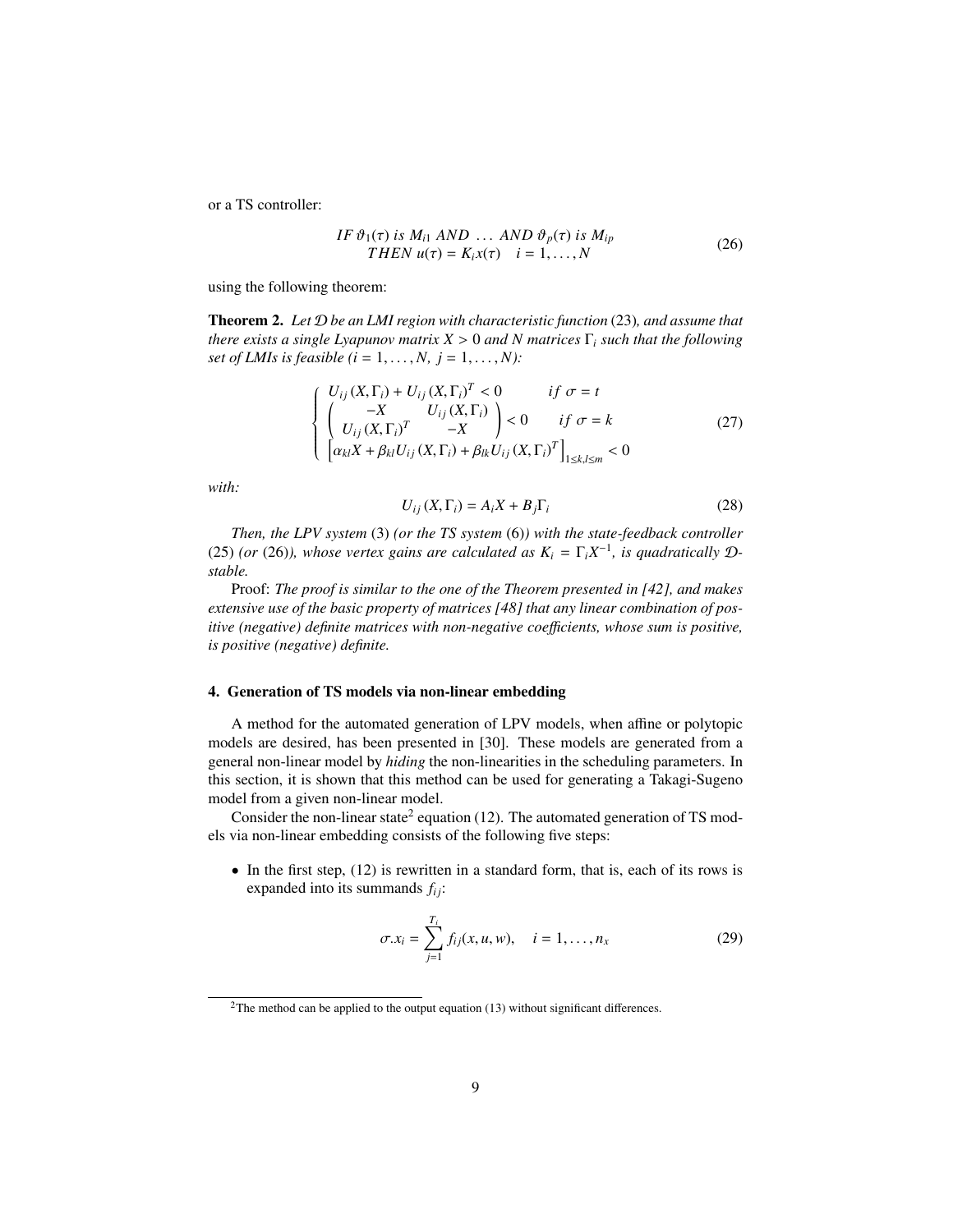where  $T_i$  is the total number of summands of that row. Then, each summand is decomposed into its numerator  $\alpha_{ij}$ , denominator  $\beta_{ij}$  and constant factor  $\kappa_{ij}$ :

$$
\sigma.x_i = \sum_{j=1}^{T_i} \kappa_{ij} \frac{\alpha_{ij}(x, u, w)}{\beta_{ij}(x, u, w)}, \quad i = 1, ..., n_x
$$
 (30)

Finally, the numerator is factored as the product of non-factorisable terms  $h_{ij}$  and integer powers of the states  $x_q$ ,  $q = 1, ..., n_x$  and the inputs  $u_r$ ,  $r = 1, ..., n_u$ :

$$
\alpha_{ij} = \prod_{q=1}^{n_x} \prod_{r=1}^{n_u} h_{ij}(x, u, w) x_q^{\mu_{ijq}} u_r^{\nu_{ijr}}
$$
(31)

- In the second step, two classes of summands are distinguished: (a) *constant or non-factorisable numerator*,  $K_0$ , when neither a power of the state  $x_i$  nor of an input *u<sup>i</sup>* is a factor of the numerator; and (b) *arbitrary positive power of factor*,  $K_P$ , when the summand has a numerator with positive integer powers of a state variable *x<sup>i</sup>* or input *u<sup>i</sup>* ;
- In the third step, according to the classification of each summand, components and *B* are chosen. If the summand  $f_{ij}$  belongs to  $\mathcal{K}_0$ , one can obtain  $n_x$  possible *a*<sub>i</sub> and  $\vartheta_{ijk}^b$  that link the summand to the entries of the state and input matrices *A*  $\eta$  *R* are chosen. If the summand *f*, belongs to  $K_0$ , one can obtain *n*, possible assignments to the state matrix  $A$  and  $n_u$  possible assignments to the input matrix *B*, with  $\vartheta^a_{ijk}$  and  $\vartheta^b_{ijk}$  defined as follows:

$$
\vartheta_{ijk}^a = \kappa_{ij} \frac{\alpha_{ij}(x, u, w)}{\beta_{ij}(x, u, w)x_k}, \quad k = 1, \dots, n_x
$$
\n(32)

$$
\vartheta_{ijk}^b = \kappa_{ij} \frac{\alpha_{ij}(x, u, w)}{\beta_{ij}(x, u, w) u_k}, \quad k = 1, \dots, n_u
$$
\n(33)

Otherwise, if the summand  $f_{ij}$  belongs to  $\mathcal{K}_p$ , one can choose to assign the summand to an element of the state or input matrix, as long as the element is a factor of the numerator, i.e. if there exists a *k* for which  $\mu_{ijk} \neq 0$  or  $\nu_{ijk} \neq 0$ ;

• In the fourth step, the premise variables  $\vartheta$  are derived from  $\vartheta_{ijk}^a$  and  $\vartheta_{ijk}^b$ . This can be done either by *direct assignment* or by *superposition*. In the *direct assignment* be done either by *direct assignment* or by *superposition*. In the *direct assignment* case, the premise variables are directly chosen as  $\theta_{ijk}^a$  and  $\theta_{ijk}^b$ , such that:

$$
a_{ik} = \sum_{j=1}^{\zeta_a} \vartheta^a_{ijk} \quad b_{ik} = \sum_{j=1}^{\zeta_b} \vartheta^b_{ijk} \tag{34}
$$

where  $\zeta_a$  and  $\zeta_b$  are the number of components of the same equation  $\sigma.x_i$  that are assigned to the same state  $x_i$  or input  $u_i$ , respectively, but have been obtained assigned to the same state  $x_k$  or input  $u_k$ , respectively, but have been obtained from different summands. In the *superposition* case, the premise variables, denoted by  $\theta_{ik}^a$  and  $\theta_{ik}^b$ , are obtained through a sum of all the contributions of a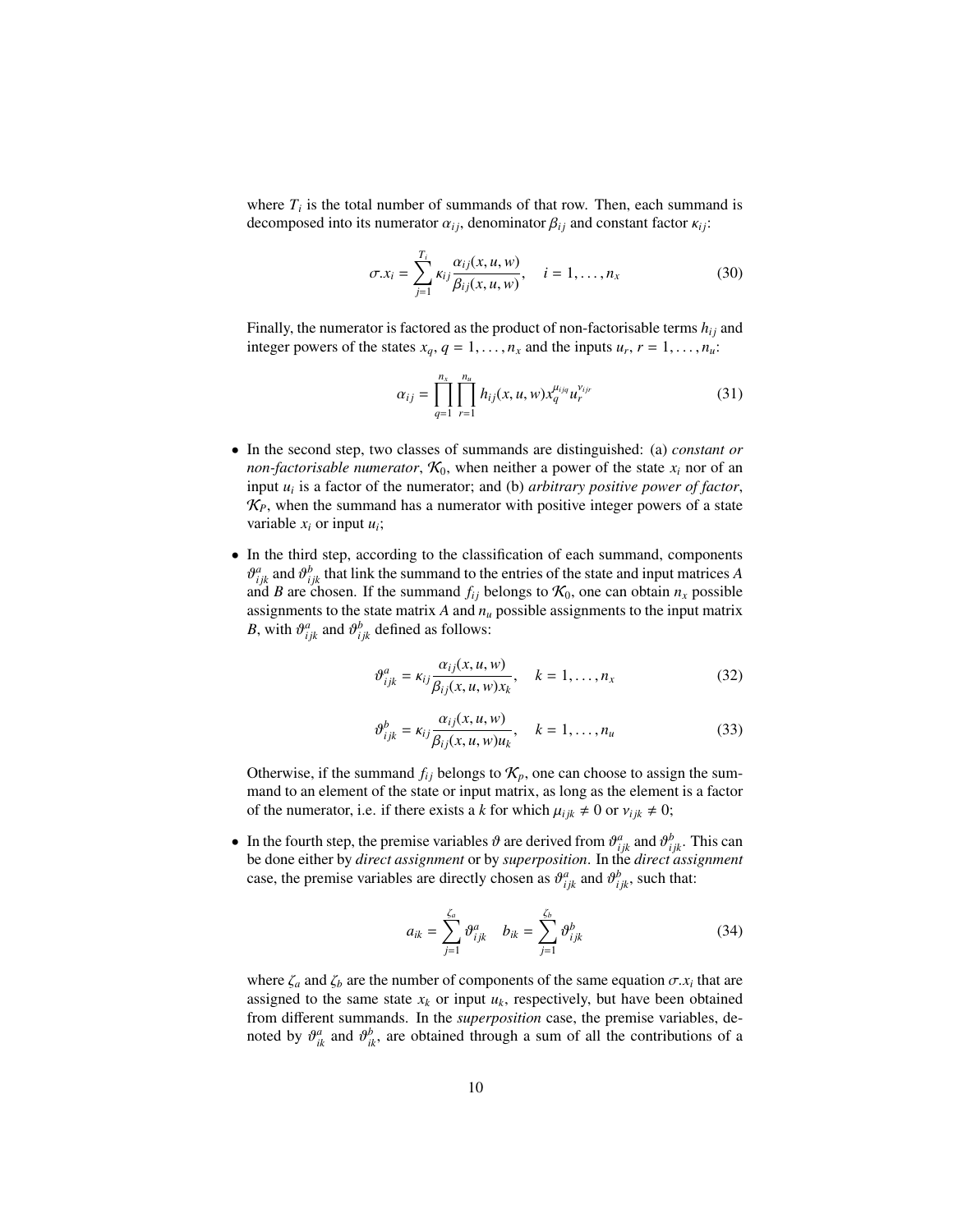summand to the same element of *A* or *B*:

$$
\vartheta_{ik}^a = \sum_{j=1}^{\zeta_a} \vartheta_{ijk}^a \quad \vartheta_{ik}^b = \sum_{j=1}^{\zeta_b} \vartheta_{ijk}^b \tag{35}
$$

such that the premise variables correspond to the elements of the state space matrices:

$$
a_{ik} = \vartheta_{ik}^a \quad b_{ik} = \vartheta_{ik}^b \tag{36}
$$

In both cases, the premise variables need to be renumbered in order to be coherent with the numbering presented in (6).

• In the final step, an adaptation of the technique used in [49] for obtaining polytopic LPV models, often referred to as *bounding box method*, is used to complete the generation of the TS model. The minimum and maximum values of each premise variable  $\vartheta_i$  over the possible values of *x*, *u* and *w*, are obtained as follows:

$$
\underline{\vartheta}_{i} = \min_{x, u, w} \vartheta_{i} \quad \overline{\vartheta}_{i} = \max_{x, u, w} \vartheta_{i}
$$
 (37)

From the maximum and minimum values,  $\vartheta_i$  can be represented as:

$$
\vartheta_i = M_{1i}(\vartheta_i) \underline{\vartheta}_i + M_{2i}(\vartheta_i) \vartheta_i \tag{38}
$$

with the additional constraint:

$$
M_{1i}(\vartheta_i) + M_{2i}(\vartheta_i) = 1 \tag{39}
$$

such that the membership functions are calculated as:

$$
M_{1i}(\vartheta_i) = \frac{\overline{\vartheta}_i - \vartheta_i}{\overline{\vartheta}_i - \underline{\vartheta}_i} \quad \text{and} \quad M_{2i}(\vartheta_i) = \frac{\vartheta_i - \underline{\vartheta}_i}{\overline{\vartheta}_i - \underline{\vartheta}_i}
$$
(40)

Finally, the *subsystems* are obtained by considering each possible combination of membership functions in the IF clauses of the TS model.

An example of the application of the proposed technique is given in Section 6.1.

#### 5. Generation of polytopic LPV models via sector non-linearity concept

The idea of using sector non-linearity in TS model construction first appeared in [50], where the single variable system case was considered, and extended to the multivariable case in [31]. In this section, it is shown that this method can also be used for generating a polytopic LPV model from a given non-linear model.

Consider the non-linear state equation (12), under the hypothesis that the function  $f(x, u, w)$  is differentiable everywhere (as in the previous method, the application to the output equation (13) can be performed without significant differences). The automated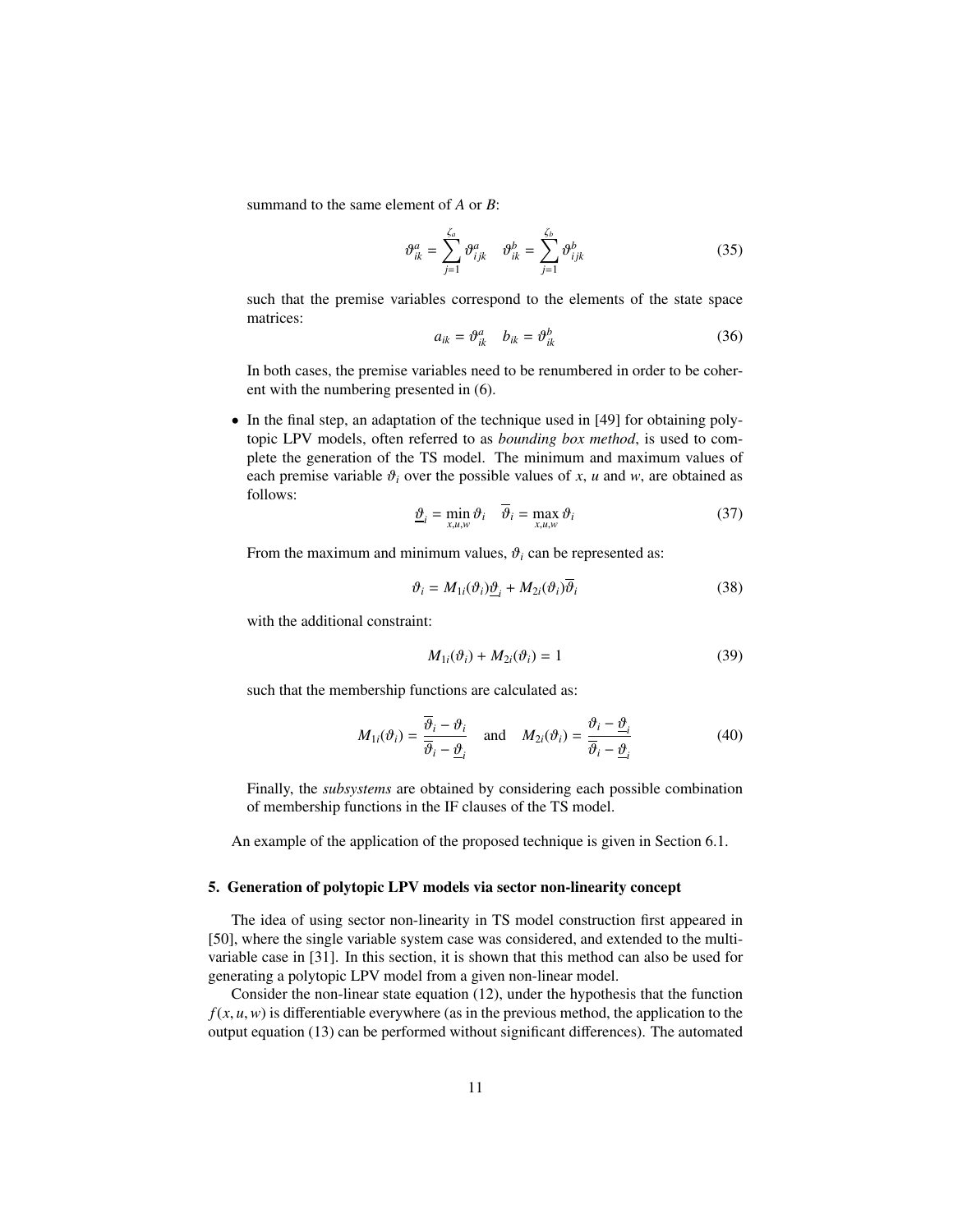generation of polytopic LPV models via sector non-linearity concept consists of the following steps:

• In the first step, the space  $\{X, U, W\}$  is partitioned into its  $2^{n_x + n_u + n_w}$  quadrants. Each quadrant is denoted by:

$$
R\left(s_1^{(x)},\ldots,s_{n_x}^{(x)},s_1^{(u)},\ldots,s_{n_u}^{(u)},s_1^{(w)},\ldots,s_{n_w}^{(w)}\right)
$$
\n(41)

where:

$$
\begin{cases}\ns_j^{(x)} = 1 \Leftrightarrow x_j \ge 0 \\
s_j^{(x)} = 0 \Leftrightarrow x_j \le 0\n\end{cases} \tag{42}
$$

$$
\begin{cases}\ns_j^{(u)} = 1 \Leftrightarrow u_j \ge 0 \\
s_j^{(u)} = 0 \Leftrightarrow u_j \le 0\n\end{cases} \tag{43}
$$

$$
\begin{cases}\ns_j^{(w)} = 1 \Leftrightarrow w_j \ge 0 \\
s_j^{(w)} = 0 \Leftrightarrow w_j \le 0\n\end{cases} \tag{44}
$$

Then, each quadrant *R* is associated to its symmetric quadrant  $R^*$  to obtain  $Q =$  $2^{n_x + n_u + n_w - 1}$  regions:

$$
R_q(s_1^{(x)},\ldots,s_j^{(u)},\ldots,s_{n_w}^{(w)}) \cup R_q^*(\neg s_1^{(x)},\ldots,\neg s_j^{(u)},\ldots,\neg s_{n_w}^{(w)})
$$
(45)

where  $\neg$  denotes the negation operator and  $q = 1, \ldots, Q$ .

• In the second step, for each of the regions  $R_q \cup R_q^*$ ,  $q = 1, \ldots, Q$  defined in (45), after partially differentiating each row  $f$ , of (12) with respect to  $r$ . after partially differentiating each row  $f_i$  of (12) with respect to  $x_1, \ldots, x_n$ ,

 $u_1, \ldots, u_{n_u}$ , the minimum and maximum values in the region  $R_q \cup R_q^*$  are found:

$$
\overline{a}_{ij}^{(q)} = \max_{x, u, w \in R_q \cup R_q^*} \frac{\partial f_i(x, u, w)}{\partial x_j} \qquad i = 1, \dots, n_x
$$
\n
$$
j = 1, \dots, n_x
$$
\n(46)

$$
\underline{a}_{ij}^{(q)} = \min_{x, u, w \in R_q \cup R_q^*} \frac{\partial f_i(x, u, w)}{\partial x_j} \qquad i = 1, \dots, n_x
$$
\n
$$
(47)
$$

$$
\overline{b}_{ij}^{(q)} = \max_{x, u, w \in R_q \cup R_q^*} \frac{\partial f_i(x, u, w)}{\partial u_j} \qquad i = 1, \dots, n_x
$$
\n(48)

$$
\underline{b}_{ij}^{(q)} = \min_{x,u,w \in R_q \cup R_q^*} \frac{\partial f_i(x,u,w)}{\partial u_j} \qquad i = 1,\ldots,n_x
$$
\n
$$
j = 1,\ldots,n_u
$$
\n(49)

• In the third step, the vertex matrices  $(A_i^{(q)})$  $\binom{q}{j}$ ,  $B_j^{(q)}$  $\binom{q}{j}$  are obtained by taking into consideration all the possible combinations of the row vectors  $\begin{bmatrix} \hat{a}_i^{(q)} \end{bmatrix}$  $\hat{b}_i^{(q)}$ ,  $\hat{b}_i^{(q)}$ *i*  $\Big]$  and  $\begin{bmatrix} a_i \\ a_i \end{bmatrix}$  $\sum_{i}^{(q)}$ ,  $\sum_{i}^{(q)}$ *i*  $\int$ , as follows: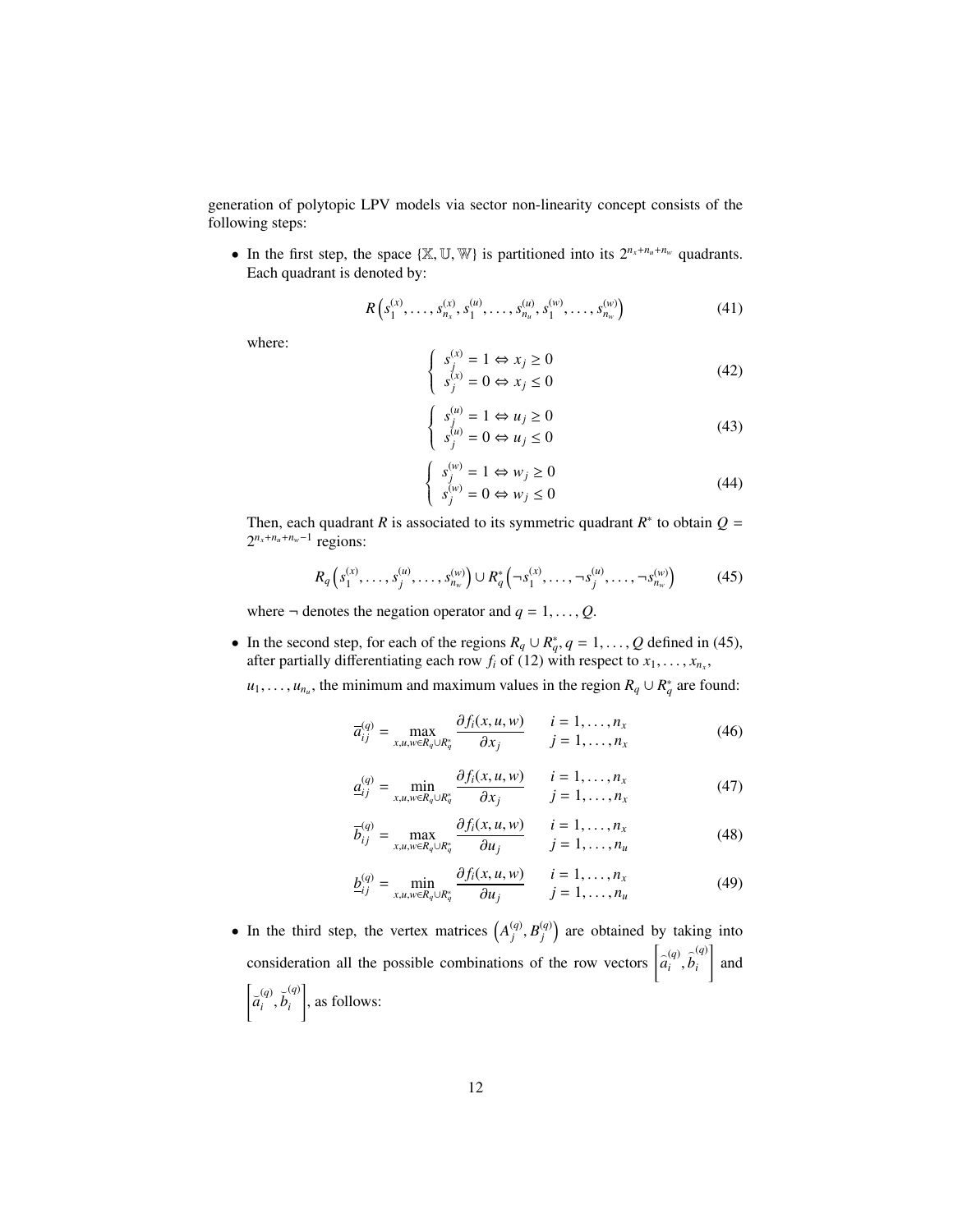$$
A_j^{(q)}(t_1^{(j)}, \dots, t_i^{(j)}, \dots, t_{n_x}^{(j)}) = \begin{pmatrix} \tilde{a}_1^{(q)} \\ \vdots \\ \tilde{a}_i^{(q)} \\ \vdots \\ \tilde{a}_{n_x}^{(q)} \end{pmatrix}
$$
(50)  

$$
B_j^{(q)}(t_1^{(j)}, \dots, t_i^{(j)}, \dots, t_{n_x}^{(j)}) = \begin{pmatrix} \tilde{b}_1^{(q)} \\ \vdots \\ \tilde{b}_i^{(q)} \\ \vdots \\ \tilde{b}_{n_x}^{(q)} \end{pmatrix}
$$
(51)

where:

$$
\tilde{a}_{i}^{(q)} = \begin{cases}\n\tilde{a}_{i}^{(q)} = \begin{bmatrix}\n\tilde{a}_{i1}^{(q)} & \tilde{a}_{i2}^{(q)} & \dots & \tilde{a}_{in_{x}}^{(q)}\n\end{bmatrix} & if \quad t_{i}^{(j)} = 1 \\
\tilde{a}_{i}^{(q)} = \begin{bmatrix}\n\tilde{a}_{i1} & \tilde{a}_{i2}^{(q)} & \dots & \tilde{a}_{in_{x}}^{(q)}\n\end{bmatrix} & if \quad t_{i}^{(j)} = 0\n\end{cases}
$$
\n(52)\n
$$
\begin{pmatrix}\n\tilde{a}^{(q)} = \begin{bmatrix}\n\tilde{a}_{i1} & \tilde{a}_{i2}^{(q)} & \dots & \tilde{a}_{in_{x}}^{(q)}\n\end{bmatrix} & if \quad t_{i}^{(j)} = 0\n\end{cases}
$$

$$
\tilde{b}_{i}^{(q)} = \begin{cases}\n\tilde{b}_{i}^{(q)} = \begin{bmatrix}\n\tilde{b}_{i1}^{(q)} & \tilde{b}_{i2}^{(q)} & \dots & \tilde{b}_{in_{x}}^{(q)}\n\end{bmatrix} & if \quad t_{i}^{(j)} = 1 \\
\tilde{b}_{i}^{(q)} = \begin{bmatrix}\n\tilde{b}_{i1}^{(q)} & \tilde{b}_{i2}^{(q)} & \dots & \tilde{b}_{in_{x}}^{(q)}\n\end{bmatrix} & if \quad t_{i}^{(j)} = 0\n\end{cases}
$$
\n(53)

and:

$$
\hat{a}_{ij}^{(q)} = \begin{cases}\n\overline{a}_{ij}^{(q)} & if \quad s_j^{(x)}(q) = 1 \\
\underline{a}_{ij}^{(q)} & if \quad s_j^{(x)}(q) = 0\n\end{cases}
$$
\n(54)

$$
\vec{a}_{ij}^{(q)} = \begin{cases}\n\frac{a_{ij}^{(q)}}{a_{ij}^{(q)}} & if \quad s_j^{(x)}(q) = 1 \\
\overline{a}_{ij}^{(q)} & if \quad s_j^{(x)}(q) = 0\n\end{cases}
$$
\n(55)

$$
\hat{b}_{ij}^{(q)} = \begin{cases}\n\overline{b}_{ij}^{(q)} & if \quad s_j^{(u)}(q) = 1 \\
\underline{b}_{ij}^{(q)} & if \quad s_j^{(u)}(q) = 0\n\end{cases}
$$
\n(56)

$$
\tilde{b}_{ij}^{(q)} = \begin{cases}\n\frac{b_{ij}^{(q)}}{b_{ij}^{(q)}} & if \quad s_j^{(u)}(q) = 1 \\
\overline{b}_{ij}^{(q)} & if \quad s_j^{(u)}(q) = 0\n\end{cases}
$$
\n(57)

Then, (12) can be reconstructed from  $(A_i^{(q)})$  $\binom{q}{j}$ ,  $B_j^{(q)}$  $j \choose j$  as follows:

$$
\sigma.x = f(x, u, w) = \sum_{q=1}^{Q} \sum_{j=1}^{2^{n_x}} \alpha_j^{(q)}(x, u, w) \left( A_j^{(q)} x + B_j^{(q)} u \right)
$$
(58)

where:

$$
\alpha_j^{(q)}(x, u, w) = \prod_{i=1}^{n_x} \left[ t_i^{(j)} \hat{\alpha}_i^{(q)}(x, u, w) + \left( 1 - t_i^{(j)} \right) \tilde{\alpha}_i^{(q)}(x, u, w) \right]
$$
(59)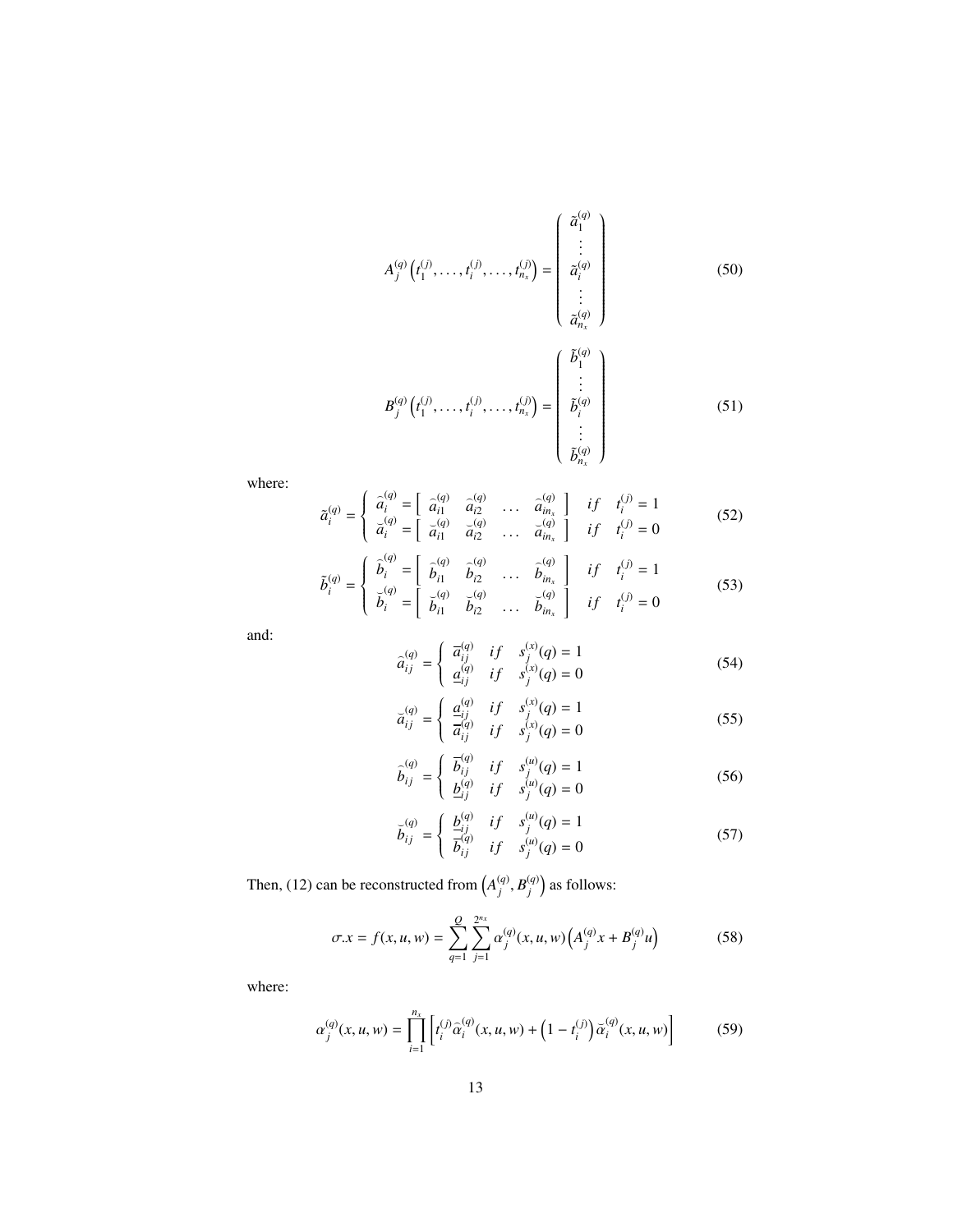with:

$$
\hat{\alpha}_i^{(q)}(x, u, w) = \frac{f_i(x, u, w) - \tilde{a}_i^{(q)} x - \tilde{b}_i^{(q)}}{\hat{a}_i^{(q)} x + \hat{b}_i^{(q)} u - \tilde{a}_i^{(q)} x - \tilde{b}_i^{(q)} u} R_q^{\epsilon}(x, u, w)
$$
(60)

$$
\bar{\alpha}_{i}^{(q)}(x, u, w) = \frac{\bar{a}_{i}^{(q)} x + \bar{b}_{i}^{(q)} u - f_{i}(x, u, w)}{\bar{a}_{i}^{(q)} x + \bar{b}_{i}^{(q)} u - \bar{a}_{i}^{(q)} x - \bar{b}_{i}^{(q)} u} R_{q}^{\in}(x, u, w)
$$
(61)

where  $R^{\epsilon}(x, u, w)$  is an operator that returns 1 if  $(x, u, w)$  belongs to the region  $R \perp R^*$  and 0 otherwise  $R_q \cup R_q^*$  and 0 otherwise.

Remark 1: Notice that the polytopic system (58) is equivalent to the following quasi-LPV system:

$$
\sigma \cdot x = A(x, u, w)x + B(x, u, w)u \tag{62}
$$

with:

$$
A(x, u, w) = \sum_{q=1}^{Q} \sum_{j=1}^{2^{n_x}} \alpha_j^{(q)}(x, u, w) A_j^{(q)}
$$
(63)

$$
B(x, u, w) = \sum_{q=1}^{Q} \sum_{j=1}^{2^{n_x}} \alpha_j^{(q)}(x, u, w) B_j^{(q)}
$$
(64)

Remark 2: The obtained polytopic system exhibits discontinuities in the polytopic decomposition coefficients  $\alpha_j^{(q)}$ <br>that define the quadrants. In g decomposition coefficients  $\alpha_j^{(q)}(x, u, w)$  at the region boundaries, i.e. along the axes that define the quadrants. In order to avoid this phenomenon, [31] suggests to add some compatibility conditions. In particular, this is obtained by replacing  $\overline{a}_{ij}^{(q)}$ ,  $\overline{a}_{ij}^{(q)}$ ,  $\overline{b}_{ij}^{(q)}$ *i j* and  $\underline{b}_{ij}^{(q)}$  in (54)-(57) with  $\overline{a}_{ij}$ ,  $\underline{a}_{ij}$ ,  $\overline{b}_{ij}$ ,  $\underline{b}_{ij}$ , defined as follows:

$$
\overline{a}_{ij} = \max_{q=1,...,Q} \overline{a}_{ij}^{(q)} \qquad \begin{array}{l} i = 1, \dots, n_x \\ j = 1, \dots, n_x \end{array} \tag{65}
$$

$$
\underline{a}_{ij} = \min_{q=1,\dots,Q} \underline{a}_{ij}^{(q)} \qquad \begin{array}{l} i = 1,\dots,n_x \\ j = 1,\dots,n_x \end{array} \tag{66}
$$

$$
\overline{b}_{ij} = \max_{q=1,...,Q} \overline{b}_{ij}^{(q)} \qquad \begin{array}{c} i = 1,...,n_x \\ j = 1,...,n_u \end{array} \tag{67}
$$

$$
\underline{b}_{ij} = \min_{q=1,\dots,Q} \underline{b}_{ij}^{(q)} \qquad \begin{array}{l} i = 1,\dots,n_x \\ j = 1,\dots,n_u \end{array} \tag{68}
$$

An example of the application of the proposed technique is illustrated in Section 6.2.

# 6. Application example

Consider the following non-linear system: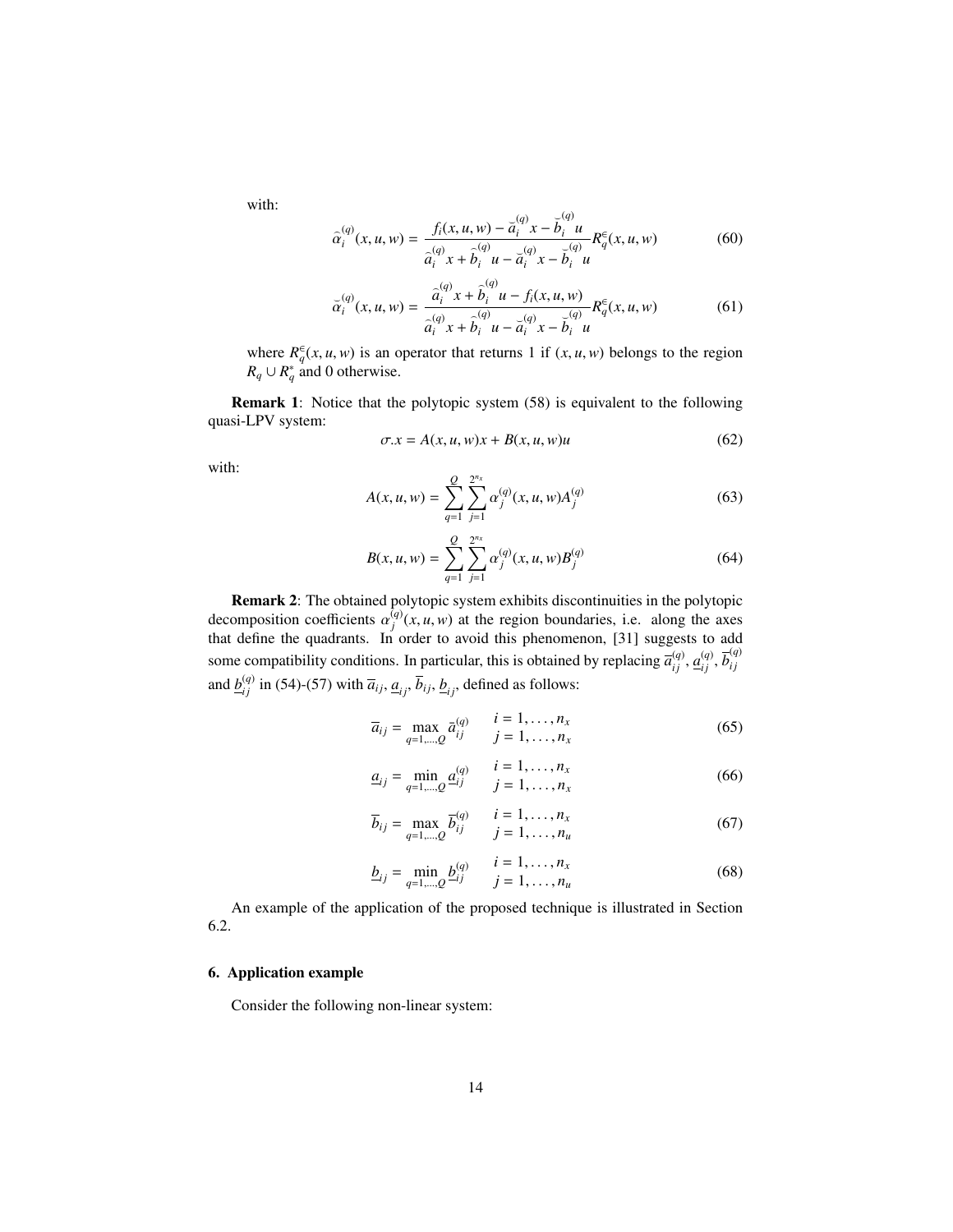$$
\begin{cases}\n\dot{x}_1 = x_1 + 3\sin x_1 + x_2 - 2\sin x_2 + u_1 \\
\dot{x}_2 = x_1^2 \sqrt{1 + x_2^2} + x_1 x_2 + u_2 \\
\dot{x}_3 = x_1 + x_2 - x_3\n\end{cases}
$$
\n(69)

with:

$$
x_1, x_2, x_3 \in \mathcal{P} = [-\pi, \pi] \times [-\pi, \pi] \times [-\pi, \pi]
$$

The aim of this section is to obtain a TS and a quasi-LPV representation of (69) using the methods described in Sections 4 and 5.

## *6.1. Generation of TS models via non-linear embedding*

The TS representations are obtained applying the non-linear embedding method described in Section 4, where the final step is done by *superposition*, such that eight different TS models are generated. The general form for each TS model is the following:

IF 
$$
\vartheta_{11}^{(j)}
$$
 is  $M_{i11}^{(j)}$  AND  $\vartheta_{12}^{(j)}$  is  $M_{i12}^{(j)}$  AND  $\vartheta_{21}^{(j)}$  is  $M_{i21}^{(j)}$  AND  $\vartheta_{22}^{(j)}$  is  $M_{i22}^{(j)}$   
THEN  $\dot{x}(t) = A_i^{(j)}x(t) + \begin{pmatrix} 1 & 0 \\ 0 & 1 \\ 0 & 0 \end{pmatrix} u(t)$   $i = 1,..., N_j$  (70)

where for the *j*<sup>th</sup> TS model, the  $N_j \in \{4, 8, 16\}$  linear models are obtained taking into consideration all possible combinations of minimum and maximum values of the premise variables  $\vartheta_{11}^{(j)}$ ,  $\vartheta_{12}^{(j)}$ ,  $\vartheta_{21}^{(j)}$  and  $\vartheta_{22}^{(j)}$ .<br>In particular, the premise variables a

In particular, the premise variables are defined as follows<sup>3</sup>:

$$
\vartheta_{11}^{(1)}(x_1, x_2) = \vartheta_{11}^{(2)}(x_1, x_2) = 1 + 3\frac{\sin x_1}{x_1} - 2\frac{\sin x_2}{x_1}
$$
(71)

$$
\vartheta_{11}^{(3)}(x_1) = \vartheta_{11}^{(4)}(x_1) = 1 + 3\frac{\sin x_1}{x_1}
$$
\n(72)

$$
\vartheta_{11}^{(5)}(x_1, x_2) = \vartheta_{11}^{(6)}(x_1, x_2) = 1 - 2 \frac{\sin x_2}{x_1}
$$
\n(73)

$$
\vartheta_{12}^{(3)}(x_2) = \vartheta_{12}^{(4)}(x_2) = 1 - 2\frac{\sin x_2}{x_2}
$$
\n(74)

$$
\vartheta_{12}^{(5)}(x_1, x_2) = \vartheta_{12}^{(6)}(x_1, x_2) = 1 + 3 \frac{\sin x_1}{x_2} \tag{75}
$$

$$
\vartheta_{12}^{(7)}(x_1, x_2) = \vartheta_{12}^{(8)}(x_1, x_2) = 1 + 3 \frac{\sin x_1}{x_2} - 2 \frac{\sin x_2}{x_2}
$$
(76)

$$
\vartheta_{21}^{(1)}(x_1, x_2) = \vartheta_{21}^{(3)}(x_1, x_2) = \vartheta_{21}^{(5)}(x_1, x_2) = \vartheta_{21}^{(7)}(x_1, x_2) = x_1 \sqrt{1 + x_2^2} + x_2 \tag{77}
$$

 $3$ Notice that the real premise variables can be a subset of those listed in (70), when some of them are constants, i.e.  $\vartheta_{12}^{(1)} = \vartheta_{12}^{(2)} = \vartheta_{11}^{(7)} = \vartheta_{11}^{(8)} = 1$ ,  $\vartheta_{22}^{(1)} = \vartheta_{22}^{(3)} = \vartheta_{22}^{(5)} = \vartheta_{22}^{(7)} = 0$ .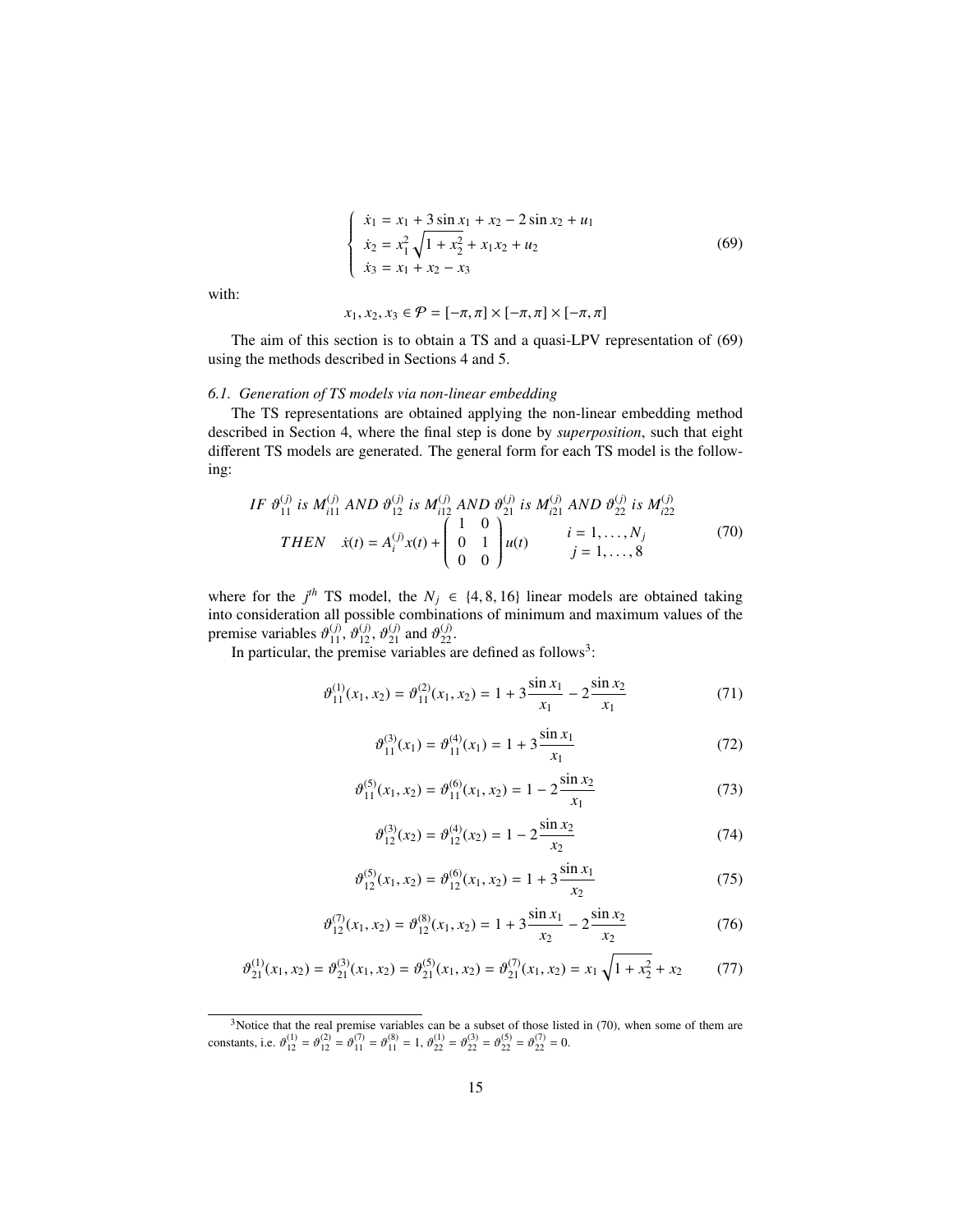$$
\vartheta_{21}^{(2)}(x_1, x_2) = \vartheta_{21}^{(4)}(x_1, x_2) = \vartheta_{21}^{(6)}(x_1, x_2) = \vartheta_{21}^{(8)}(x_1, x_2) = x_1 \sqrt{1 + x_2^2}
$$
(78)

$$
\vartheta_{22}^{(2)}(x_1) = \vartheta_{22}^{(4)}(x_1) = \vartheta_{22}^{(6)}(x_1) = \vartheta_{22}^{(8)}(x_1) = x_1 \tag{79}
$$

Among the obtained models, the ones that are considered to be more suitable for representing the original non-linear system (69) are those given by  $j = 3$  and *j* = 4. This is motivated by the fact that in the remaining six TS models, i.e. *j* ∈  $\{1, 2, 5, 6, 7, 8\}$ , terms of the type  $\sin x_1/x_2$  or  $\sin x_2/x_1$  appear, which are not defined in some subsets of the region P.

For the models obtained with  $j = 3$  and  $j = 4$ , the *subsystems* in (70) are defined by the following state matrices (see Fig. 1 for a graphical example of how a non-linear system equation is described by the subsystems):

$$
A_1^{(3)} = \begin{pmatrix} 4 & 1 & 0 \\ k_{\pi} & 0 & 0 \\ 1 & 1 & -1 \end{pmatrix} A_2^{(3)} = \begin{pmatrix} 4 & -1 & 0 \\ k_{\pi} & 0 & 0 \\ 1 & 1 & -1 \end{pmatrix} A_3^{(3)} = \begin{pmatrix} 4 & 1 & 0 \\ -k_{\pi} & 0 & 0 \\ 1 & 1 & -1 \end{pmatrix}
$$
  
\n
$$
A_4^{(3)} = \begin{pmatrix} 4 & -1 & 0 \\ -k_{\pi} & 0 & 0 \\ 1 & 1 & -1 \end{pmatrix} A_5^{(3)} = \begin{pmatrix} 1 & 1 & 0 \\ k_{\pi} & 0 & 0 \\ 1 & 1 & -1 \end{pmatrix} A_6^{(3)} = \begin{pmatrix} 1 & -1 & 0 \\ k_{\pi} & 0 & 0 \\ 1 & 1 & -1 \end{pmatrix}
$$
  
\n
$$
A_7^{(3)} = \begin{pmatrix} 1 & 1 & 0 \\ -k_{\pi} & 0 & 0 \\ 1 & 1 & -1 \end{pmatrix} A_8^{(3)} = \begin{pmatrix} 1 & -1 & 0 \\ -k_{\pi} & 0 & 0 \\ 1 & 1 & -1 \end{pmatrix} A_1^{(4)} = \begin{pmatrix} 4 & 1 & 0 \\ q_{\pi} & \pi & 0 \\ 1 & 1 & -1 \end{pmatrix}
$$
  
\n
$$
A_2^{(4)} = \begin{pmatrix} 4 & 1 & 0 \\ q_{\pi} & -\pi & 0 \\ 1 & 1 & -1 \end{pmatrix} A_3^{(4)} = \begin{pmatrix} 4 & 1 & 0 \\ -q_{\pi} & \pi & 0 \\ 1 & 1 & -1 \end{pmatrix} A_4^{(4)} = \begin{pmatrix} 4 & 1 & 0 \\ -q_{\pi} & -\pi & 0 \\ 1 & 1 & -1 \end{pmatrix}
$$
  
\n
$$
A_8^{(4)} = \begin{pmatrix} 4 & -1 & 0 \\ q_{\pi} & \pi & 0 \\ 1 & 1 & -1 \end{pmatrix} A_9^{(4)} = \begin{pmatrix} 4 & -1 & 0 \\ q_{\pi} & -\pi & 0 \\ 1 & 1 & -1 \end{pmatrix} A_9^{(4)} = \begin{pmatrix} 1 & 1 &
$$

where  $k_{\pi}$  and  $q_{\pi}$  are constants defined as:

$$
k_{\pi} = \pi \sqrt{1 + \pi^2} + \pi \quad q_{\pi} = \pi \sqrt{1 + \pi^2}
$$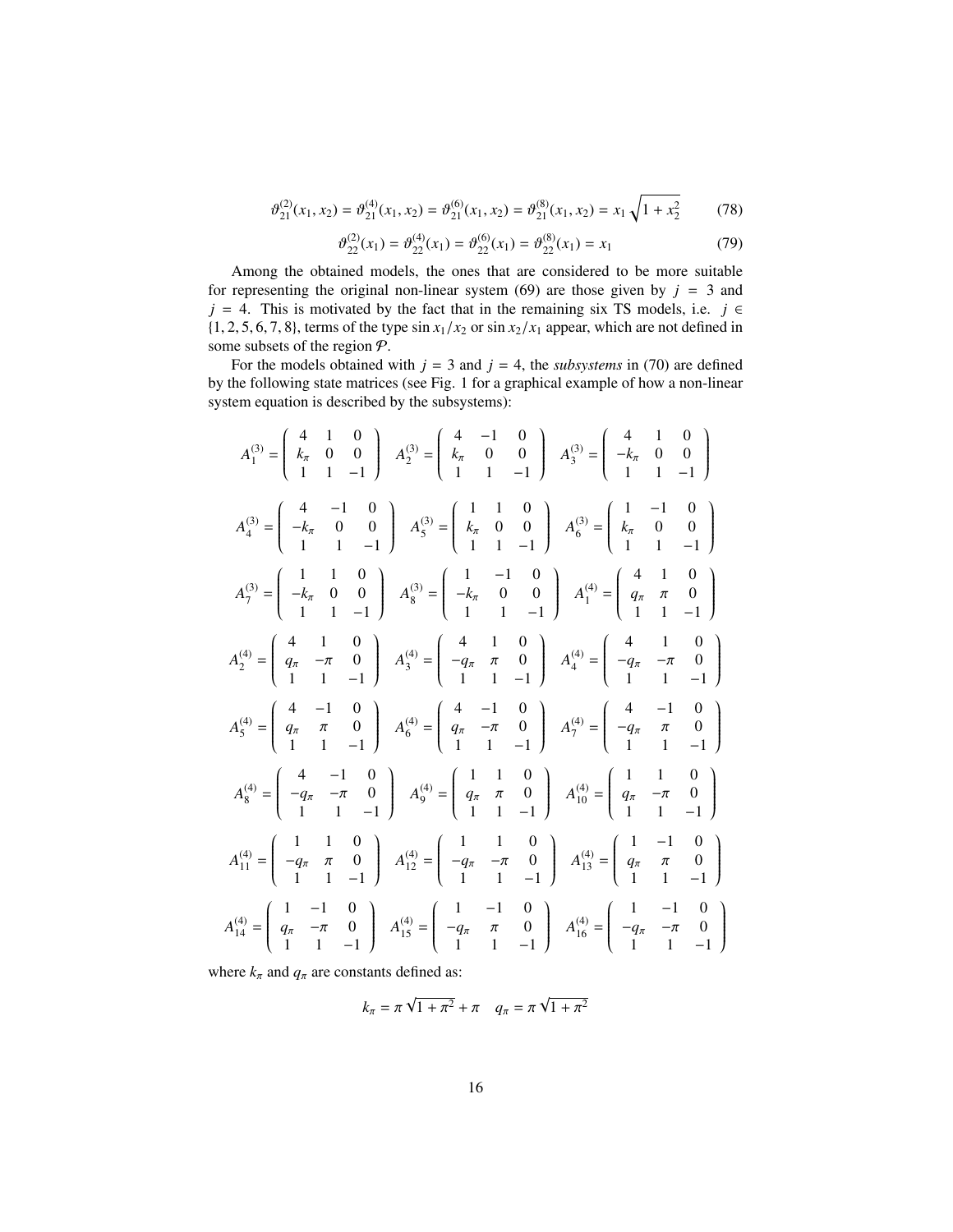The membership functions  $M_{i11}^{(3)}$ ,  $M_{i12}^{(3)}$ ,  $M_{i21}^{(4)}$ ,  $M_{i12}^{(4)}$ ,  $M_{i21}^{(4)}$ ,  $M_{i22}^{(4)}$  are defined using (40):

$$
M_{i11}^{(3)}(\vartheta_{11}^{(3)}(x_1)) = \begin{cases} \sin x_1/x_1 & i = 1, 2, 3, 4\\ 1 - \sin x_1/x_1 & i = 5, 6, 7, 8 \end{cases}
$$
(80)

$$
M_{i12}^{(3)}(\vartheta_{12}^{(3)}(x_2)) = \begin{cases} 1 - \sin x_2/x_2 & i = 1, 3, 5, 7 \\ \sin x_2/x_2 & i = 2, 4, 6, 8 \end{cases}
$$
(81)

$$
M_{i21}^{(3)}\left(\vartheta_{21}^{(3)}\left(x_1,x_2\right)\right) = \begin{cases} \frac{x_1\sqrt{1+x_2^2}+x_2+k_\pi}{2k_\pi} & i=1,2,5,6\\ \frac{k_\pi-x_1\sqrt{1+x_2^2}-x_2}{2k_\pi} & i=3,4,7,8 \end{cases} \tag{82}
$$

$$
M_{i11}^{(4)}(\vartheta_{11}^{(4)}(x_1)) = \begin{cases} \sin x_1/x_1 & i = 1, 2, 3, 4, 5, 6, 7, 8 \\ 1 - \sin x_1/x_1 & i = 9, 10, 11, 12, 13, 14, 15, 16 \end{cases}
$$
(83)

$$
M_{i12}^{(4)}(\vartheta_{12}^{(4)}(x_2)) = \begin{cases} 1 - \sin x_2/x_2 & i = 1, 2, 3, 4, 9, 10, 11, 12 \\ \sin x_2/x_2 & i = 5, 6, 7, 8, 13, 14, 15, 16 \end{cases}
$$
(84)

$$
M_{i21}^{(4)}\left(\vartheta_{21}^{(4)}(x_1,x_2)\right) = \begin{cases} \frac{x_1\sqrt{1+x_2^2}+q_\pi}{2q_\pi} & i = 1,2,5,6,9,10,13,14\\ \frac{q_\pi - x_1\sqrt{1+x_2^2}}{2q_\pi} & i = 3,4,7,8,11,12,15,16 \end{cases} \tag{85}
$$

$$
M_{i22}^{(4)}\left(\vartheta_{22}^{(4)}(x_1)\right) = \begin{cases} \frac{x_1 + \pi}{2\pi} & i = 1, 3, 5, 7, 9, 11, 13, 15\\ \frac{\pi - x_1}{2\pi} & i = 2, 4, 6, 8, 10, 12, 14, 16 \end{cases} \tag{86}
$$

Finally, the coefficients that describe the level of activation of each local model are obtained using (10) as:

$$
\rho_i^{(3)}(x_1, x_2) = \frac{M_{i11}^{(3)} M_{i12}^{(3)} M_{i21}^{(3)}}{\sum\limits_{i=1}^8 M_{i11}^{(3)} M_{i12}^{(3)} M_{i21}^{(3)}}\tag{87}
$$

$$
\rho_i^{(4)}(x_1, x_2) = \frac{M_{i11}^{(4)} M_{i12}^{(4)} M_{i21}^{(4)} M_{i22}^{(4)}}{\sum\limits_{i=1}^{16} M_{i11}^{(4)} M_{i12}^{(4)} M_{i21}^{(4)} M_{i22}^{(4)}}\tag{88}
$$

Remark 3: Notice that the obtained TS models can be interpreted as if they were LPV systems as follows:

$$
\begin{pmatrix}\n\dot{x}_1 \\
\dot{x}_2 \\
\dot{x}_3\n\end{pmatrix} = A_3(x_1, x_2) \begin{pmatrix}\nx_1 \\
x_2 \\
x_3\n\end{pmatrix} + \begin{pmatrix}\n1 & 0 \\
0 & 1 \\
0 & 0\n\end{pmatrix} \begin{pmatrix}\nu_1 \\
u_2\n\end{pmatrix}
$$
\n(89)

$$
\begin{pmatrix}\n\dot{x}_1 \\
\dot{x}_2 \\
\dot{x}_3\n\end{pmatrix} = A_4(x_1, x_2) \begin{pmatrix}\nx_1 \\
x_2 \\
x_3\n\end{pmatrix} + \begin{pmatrix}\n1 & 0 \\
0 & 1 \\
0 & 0\n\end{pmatrix} \begin{pmatrix}\nu_1 \\
u_2\n\end{pmatrix}
$$
\n(90)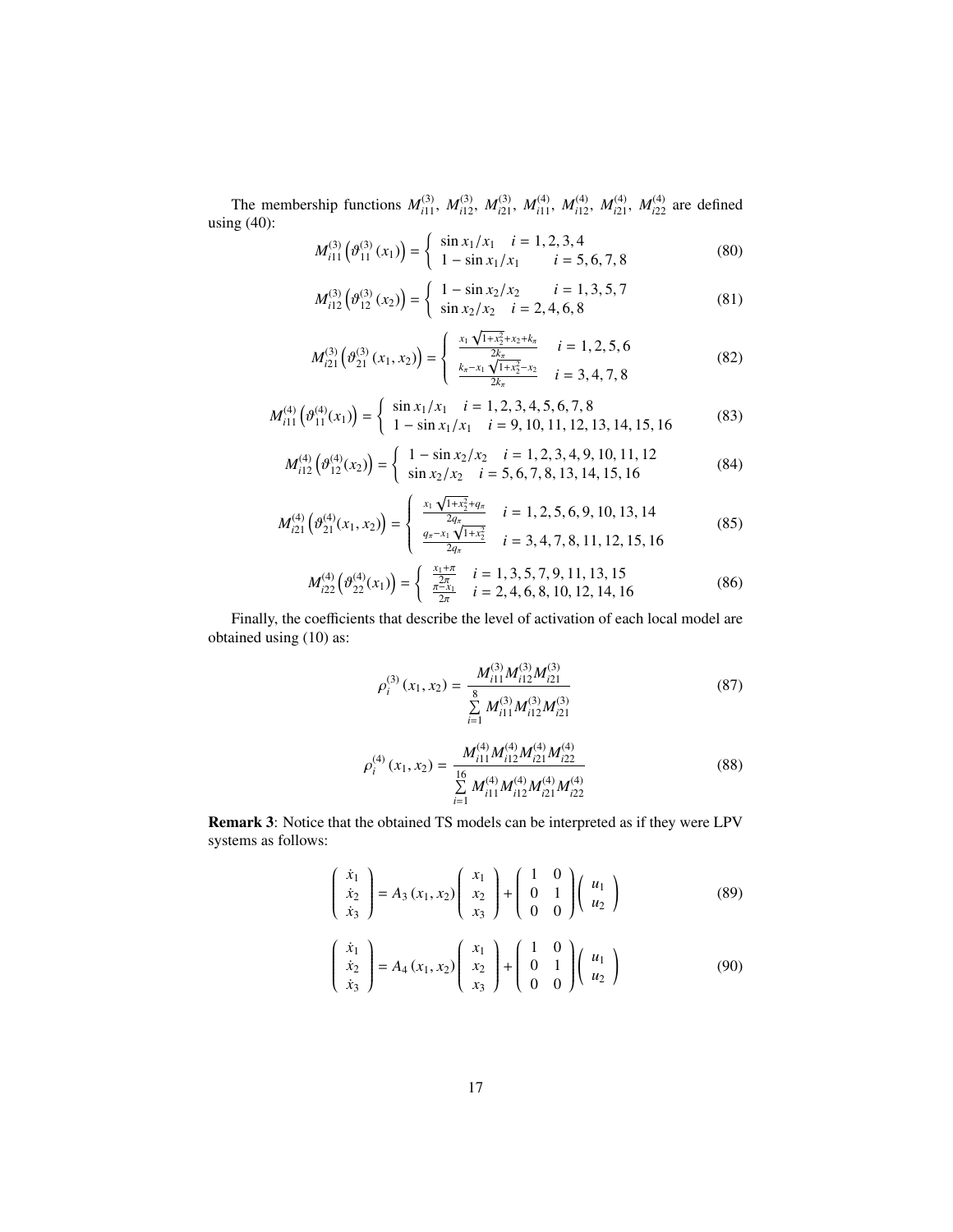where:

$$
A_3(x_1, x_2) = \begin{pmatrix} \vartheta_{11}^{(3)}(x_1) & \vartheta_{12}^{(3)}(x_2) & 0\\ \vartheta_{21}^{(3)}(x_1, x_2) & 0 & 0\\ 1 & 1 & -1 \end{pmatrix} = \sum_{i=1}^8 \rho_i^{(3)}(x_1, x_2) A_i^{(3)} \tag{91}
$$

$$
A_4(x_1, x_2) = \begin{pmatrix} \vartheta_{11}^{(4)}(x_1) & \vartheta_{12}^{(4)}(x_2) & 0\\ \vartheta_{21}^{(4)}(x_1, x_2) & \vartheta_{22}^{(4)}(x_1) & 0\\ 1 & 1 & -1 \end{pmatrix} = \sum_{i=1}^{16} \rho_i^{(4)}(x_1, x_2) A_i^{(4)} \tag{92}
$$

where  $\rho_i^{(3)}(x_1, x_2)$  and  $\rho_i^{(4)}(x_1, x_2)$  can be interpreted as coefficients of a polytopic decomposition.



Figure 1: Representation of the non-linear equation  $\dot{x}_1 = x_1 + 3 \sin x_1 + x_2 - 2 \sin x_2$  in  $P$  and its approximation using the subsystems described by  $A_i^{(3)}$  or  $A_i^{(4)}$ .

# *6.2. Generation of polytopic LPV models via sector non-linearity concept*

Hereafter, a polytopic representation for (69) is obtained applying the method described in Section 5.

The space  $\{X_1, X_2\}$  is partitioned into 4 quadrants, that give rise to the following 2 regions as described by (45):

$$
R_1: [-\pi, 0] \times [-\pi, 0] \cup [0, \pi] \times [0, \pi]
$$
  
\n
$$
R_2: [-\pi, 0] \times [0, \pi] \cup [0, \pi] \times [-\pi, 0]
$$
\n(93)

Then, the partial derivatives of (69) are calculated:

$$
\frac{\partial f_1}{\partial x_1} = 1 + 3\cos x_1 \quad \frac{\partial f_1}{\partial x_2} = 1 - 2\cos x_2
$$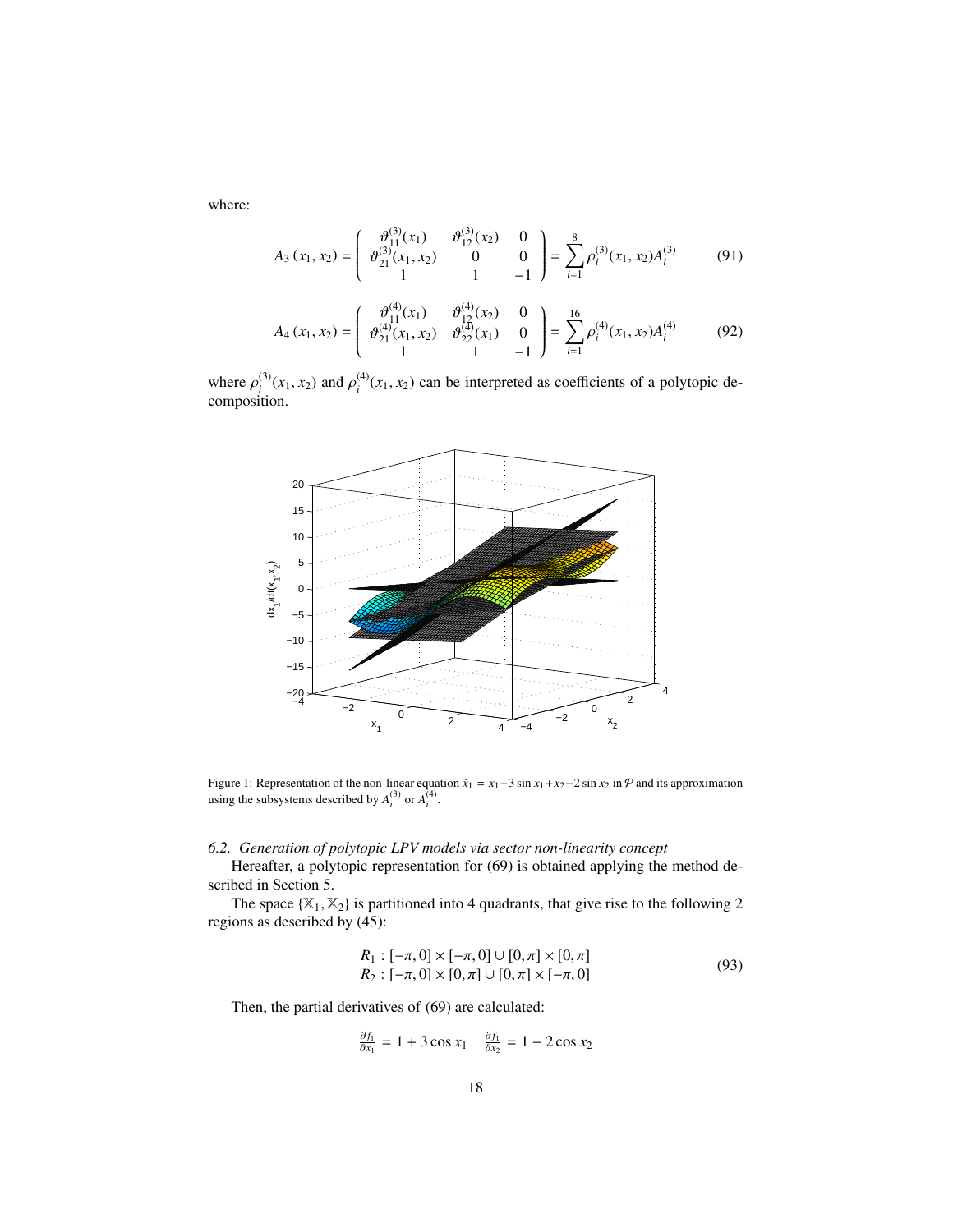$$
\frac{\partial f_2}{\partial x_1} = 2x_1 \sqrt{1 + x_2^2} + x_2 \quad \frac{\partial f_2}{\partial x_2} = \frac{x_1^2 x_2}{\sqrt{1 + x_2^2}} + x_1
$$

and their minimum and maximum values in  $R_1$  and  $R_2$  are found:

$$
\overline{a}_{11}^{(1)} = \max_{R_1} \frac{\partial f_1}{\partial x_1} = 4 \quad \underline{a}_{11}^{(1)} = \min_{R_1} \frac{\partial f_1}{\partial x_1} = -2
$$
\n
$$
\overline{a}_{11}^{(2)} = \max_{R_2} \frac{\partial f_1}{\partial x_1} = 4 \quad \underline{a}_{11}^{(2)} = \min_{R_2} \frac{\partial f_1}{\partial x_1} = -2
$$
\n
$$
\overline{a}_{12}^{(1)} = \max_{R_1} \frac{\partial f_1}{\partial x_2} = 3 \quad \underline{a}_{12}^{(1)} = \min_{R_1} \frac{\partial f_1}{\partial x_2} = -1
$$
\n
$$
\overline{a}_{12}^{(2)} = \max_{R_2} \frac{\partial f_1}{\partial x_2} = 3 \quad \underline{a}_{12}^{(2)} = \min_{R_2} \frac{\partial f_1}{\partial x_2} = -1
$$
\n
$$
\overline{a}_{21}^{(1)} = \max_{R_1} \frac{\partial f_2}{\partial x_1} = r_\pi + \pi \quad \underline{a}_{21}^{(1)} = \min_{R_1} \frac{\partial f_2}{\partial x_1} = -(r_\pi + \pi)
$$
\n
$$
\overline{a}_{21}^{(2)} = \max_{R_2} \frac{\partial f_2}{\partial x_1} = r_\pi - \pi \quad \underline{a}_{21}^{(2)} = \min_{R_2} \frac{\partial f_2}{\partial x_1} = -r_\pi + \pi
$$
\n
$$
\overline{a}_{22}^{(1)} = \max_{R_1} \frac{\partial f_2}{\partial x_2} = w_\pi + \pi \quad \underline{a}_{22}^{(1)} = \min_{R_1} \frac{\partial f_2}{\partial x_2} = -(w_\pi + \pi)
$$
\n
$$
\overline{a}_{22}^{(2)} = \max_{R_2} \frac{\partial f_2}{\partial x_2} = w_\pi - \pi \quad \underline{a}_{22}^{(2)} = \min_{R_2} \frac{\partial f_2}{\partial x_2} = -w_\pi + \pi
$$

where:

$$
r_{\pi} = 2\pi \sqrt{1 + \pi^2} \quad w_{\pi} = \frac{\pi^3}{\sqrt{1 + \pi^2}}
$$

Afterwards, using (50)-(57), the state matrices of the vertex systems are calculated, resulting in the following eight matrices (see Fig. 2 for a graphical representation example):

$$
A_1^{(1)} = \begin{pmatrix} -2 & -1 & 0 \\ -(r_\pi + \pi) & -(w_\pi + \pi) & 0 \\ 1 & 1 & -1 \end{pmatrix} \quad A_2^{(1)} = \begin{pmatrix} -2 & -1 & 0 \\ r_\pi + \pi & w_\pi + \pi & 0 \\ 1 & 1 & -1 \end{pmatrix}
$$

$$
A_3^{(1)} = \begin{pmatrix} 4 & 3 & 0 \\ -(r_\pi + \pi) & -(w_\pi + \pi) & 0 \\ 1 & 1 & -1 \end{pmatrix} \quad A_4^{(1)} = \begin{pmatrix} 4 & 3 & 0 \\ r_\pi + \pi & w_\pi + \pi & 0 \\ 1 & 1 & -1 \end{pmatrix}
$$

$$
A_1^{(2)} = \begin{pmatrix} -2 & -1 & 0 \\ -r_\pi + \pi & w_\pi - \pi & 0 \\ 1 & 1 & -1 \end{pmatrix} \quad A_2^{(2)} = \begin{pmatrix} -2 & -1 & 0 \\ r_\pi - \pi & -w_\pi + \pi & 0 \\ 1 & 1 & -1 \end{pmatrix}
$$

$$
A_3^{(2)} = \begin{pmatrix} 4 & 3 & 0 \\ -r_\pi + \pi & w_\pi - \pi & 0 \\ 1 & 1 & -1 \end{pmatrix} \quad A_4^{(2)} = \begin{pmatrix} 4 & 3 & 0 \\ r_\pi - \pi & -w_\pi + \pi & 0 \\ 1 & 1 & -1 \end{pmatrix}
$$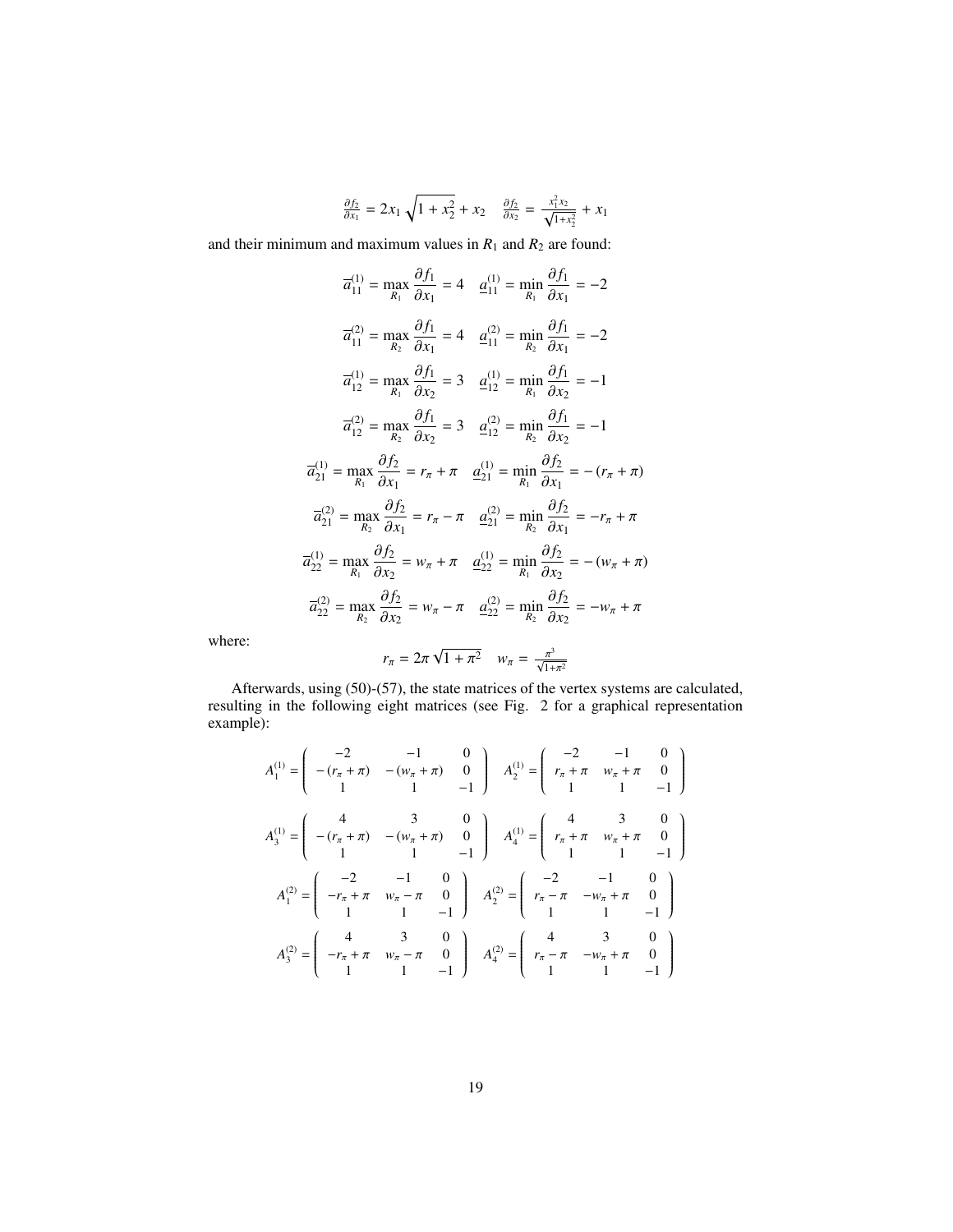such that (69) results expressed in the following polytopic LPV form:

$$
\begin{pmatrix} \dot{x}_1 \\ \dot{x}_2 \\ \dot{x}_3 \end{pmatrix} = \sum_{j=1}^4 \alpha_j^{(1)}(x_1, x_2) A_j^{(1)} \begin{pmatrix} x_1 \\ x_2 \\ x_3 \end{pmatrix} + \sum_{j=1}^4 \alpha_j^{(2)}(x_1, x_2) A_j^{(2)} \begin{pmatrix} x_1 \\ x_2 \\ x_3 \end{pmatrix} + \begin{pmatrix} 1 & 0 \\ 0 & 1 \\ 0 & 0 \end{pmatrix} \begin{pmatrix} u_1 \\ u_2 \end{pmatrix}
$$
(94)

where the coefficients of the polytopic decomposition are obtained using (59)-(61), as follows:  $(1)$  $(1)$ 

$$
\alpha_1^{(1)}(x_1, x_2) = \hat{\alpha}_1^{(1)}(x_1, x_2)\hat{\alpha}_2^{(1)}(x_1, x_2)R_1^{\epsilon}(x_1, x_2)
$$
  
\n
$$
\alpha_2^{(1)}(x_1, x_2) = \hat{\alpha}_1^{(1)}(x_1, x_2)\hat{\alpha}_2^{(1)}(x_1, x_2)R_1^{\epsilon}(x_1, x_2)
$$
  
\n
$$
\alpha_3^{(1)}(x_1, x_2) = \check{\alpha}_1^{(1)}(x_1, x_2)\hat{\alpha}_2^{(1)}(x_1, x_2)R_1^{\epsilon}(x_1, x_2)
$$
  
\n
$$
\alpha_4^{(1)}(x_1, x_2) = \check{\alpha}_1^{(1)}(x_1, x_2)\check{\alpha}_2^{(1)}(x_1, x_2)R_1^{\epsilon}(x_1, x_2)
$$
  
\n
$$
\alpha_4^{(2)}(x_1, x_2) = \hat{\alpha}_1^{(2)}(x_1, x_2)\hat{\alpha}_2^{(2)}(x_1, x_2)R_2^{\epsilon}(x_1, x_2)
$$
  
\n
$$
\alpha_2^{(2)}(x_1, x_2) = \hat{\alpha}_1^{(2)}(x_1, x_2)\check{\alpha}_2^{(2)}(x_1, x_2)R_2^{\epsilon}(x_1, x_2)
$$
  
\n
$$
\alpha_3^{(2)}(x_1, x_2) = \check{\alpha}_1^{(2)}(x_1, x_2)\hat{\alpha}_2^{(2)}(x_1, x_2)R_2^{\epsilon}(x_1, x_2)
$$
  
\n
$$
\alpha_4^{(2)}(x_1, x_2) = \check{\alpha}_1^{(2)}(x_1, x_2)\check{\alpha}_2^{(2)}(x_1, x_2)R_2^{\epsilon}(x_1, x_2)
$$

with:

\_ α

^ α

$$
\hat{\alpha}_{1}^{(1)}(x_{1}, x_{2}) = \frac{3x_{1} + 2x_{2} - 3\sin x_{1} + 2\sin x_{2}}{6x_{1} + 4x_{2}}
$$
\n
$$
\frac{c_{1}}{\alpha}_{1}^{(1)}(x_{1}, x_{2}) = \frac{3x_{1} + 2x_{2} + 3\sin x_{1} - 2\sin x_{2}}{6x_{1} + 4x_{2}}
$$
\n
$$
\hat{\alpha}_{1}^{(2)}(x_{1}, x_{2}) = \frac{3x_{1} - 2x_{2} - 3\sin x_{1} + 2\sin x_{2}}{6x_{1} - 4x_{2}}
$$
\n
$$
\frac{c_{2}}{\alpha}_{1}^{(2)}(x_{1}, x_{2}) = \frac{3x_{1} - 2x_{2} + 3\sin x_{1} - 2\sin x_{2}}{6x_{1} - 4x_{2}}
$$
\n
$$
\hat{\alpha}_{2}^{(1)}(x_{1}, x_{2}) = \frac{(r_{\pi} + \pi)x_{1} + (w_{\pi} + \pi)x_{2} - x_{1}^{2}\sqrt{1 + x_{2}^{2}} - x_{1}x_{2}}{2[r_{\pi} + \pi)x_{1} + (w_{\pi} + \pi)x_{2} + x_{1}^{2}\sqrt{1 + x_{2}^{2}} + x_{1}x_{2}}
$$
\n
$$
\frac{c_{1}^{(1)}(x_{1}, x_{2})}{x_{2}^{(2)}(x_{1}, x_{2})} = \frac{(r_{\pi} + \pi)x_{1} + (w_{\pi} + \pi)x_{2} + x_{1}^{2}\sqrt{1 + x_{2}^{2}} + x_{1}x_{2}}{2[r_{\pi} + \pi)x_{1} + (w_{\pi} + \pi)x_{2}]}
$$
\n
$$
\hat{\alpha}_{2}^{(2)}(x_{1}, x_{2}) = \frac{(r_{\pi} - \pi)x_{1} + (\pi - w_{\pi})x_{2} - x_{1}^{2}\sqrt{1 + x_{2}^{2}} - x_{1}x_{2}}{2[r_{\pi} - \pi)x_{1} + (\pi - w_{\pi})x_{2} + x_{1}^{2}\sqrt{1 + x_{2}^{2}} + x_{1}x_{2}}
$$
\n
$$
\frac{c_{2}^{(2)}(x_{1}, x_{2})}{\alpha_{2}^{2}(x_{1}, x
$$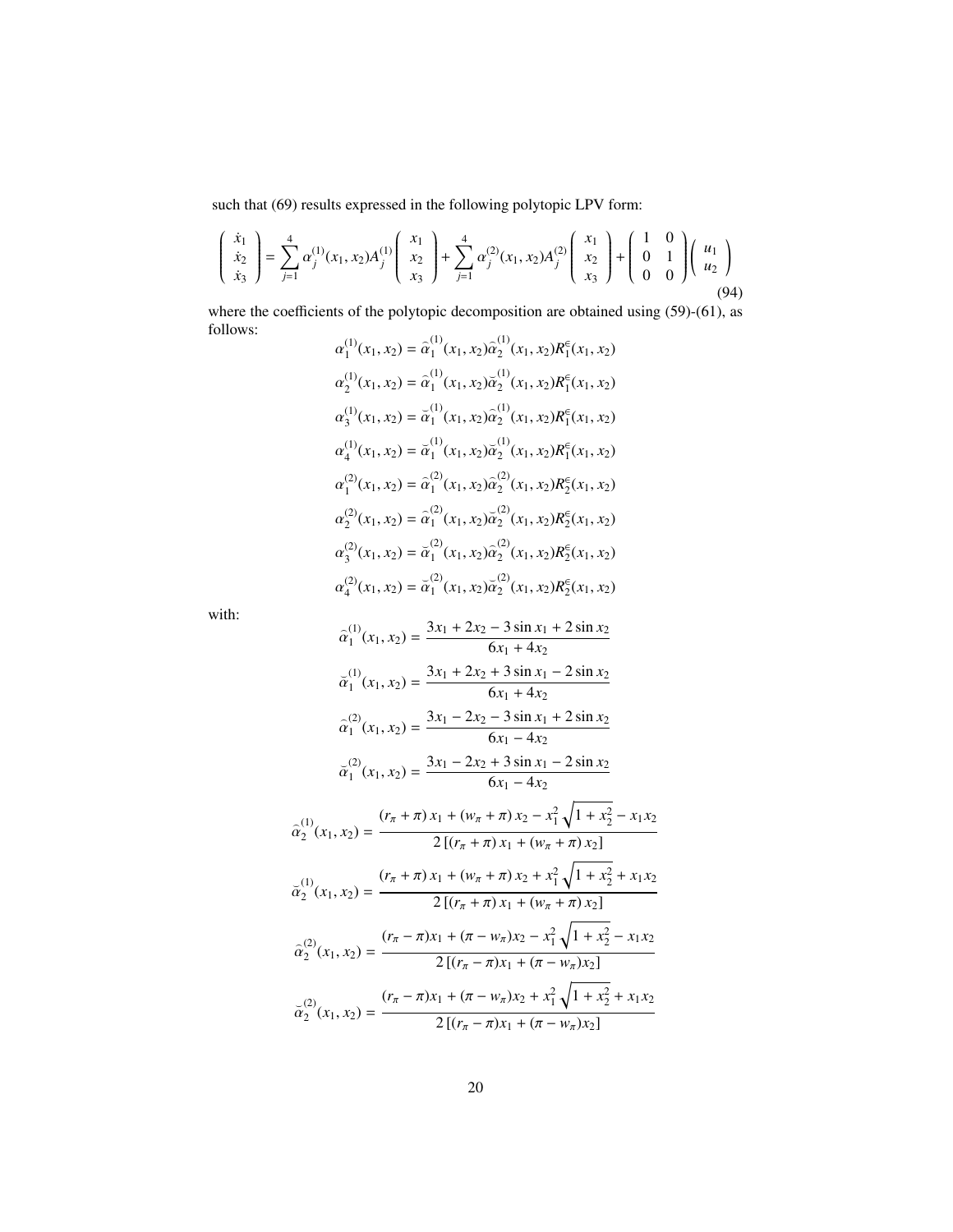$$
R_1^{\in}(x_1, x_2) = \max(0, sgn(x_1)sgn(x_2))
$$
  

$$
R_2^{\in}(x_1, x_2) = \max(0, -sgn(x_1)sgn(x_2))
$$

where *sgn* denotes the sign function.

Remark 4: Notice that the quasi-LPV representation of (69) obtained using this method has the following structure:

$$
\begin{pmatrix} \dot{x}_1 \\ \dot{x}_2 \\ \dot{x}_3 \end{pmatrix} = \begin{pmatrix} a_{11}(x_1, x_2) & a_{12}(x_1, x_2) & 0 \\ a_{21}(x_1, x_2) & a_{22}(x_1, x_2) & 0 \\ 1 & 1 & -1 \end{pmatrix} \begin{pmatrix} x_1 \\ x_2 \\ x_3 \end{pmatrix} + \begin{pmatrix} 1 & 0 \\ 0 & 1 \\ 0 & 0 \end{pmatrix} \begin{pmatrix} u_1 \\ u_2 \end{pmatrix}
$$
 (95)

Remark 5: The obtained quasi-LPV system can be interpreted as a Takagi-Sugeno model, if  $a_{11}(x_1, x_2)$ ,  $a_{12}(x_1, x_2)$ ,  $a_{21}(x_1, x_2)$ ,  $a_{22}(x_1, x_2)$  in (95) and  $sgn(x_1)sgn(x_2)$  are considered to be the premise variables, and  $\hat{\alpha}_1^{(1)}$ ,  $\hat{\alpha}_1^{(1)}$ ,  $\hat{\alpha}_1^{(2)}$ ,  $\hat{\alpha}_2^{(2)}$ ,  $\hat{\alpha}_2^{(1)}$ , (1)  $\tilde{a}$ ,  $\tilde{\alpha}$ (1)  $\hat{a}$ ,  $\hat{a}$ (2)  $\tilde{a}^{\prime\prime}$ ,  $\tilde{\alpha}$ (2)  $\hat{a}$ ,  $\hat{a}$ (1)  $\sum_{2}^{\infty}$ ,  $\alpha$ (1)  $\hat{a}$ ,  $\hat{a}$ (2)  $\overline{a}^{\prime\prime}$ ,  $\overline{\alpha}$ (2)  $R_2^{(2)}$ ,  $R_1^{\infty}$ ,  $R_2^{\epsilon}$  the membership functions.



Figure 2: Representation of the non-linear equation  $\dot{x}_1 = x_1 + 3 \sin x_1 + x_2 - 2 \sin x_2$  in  $\mathcal P$  and its approximation using the vertex systems of (94).

**Remark 6**: If the conditions (65)-(68) are used in order to avoid the discontinuity phenomenon, as described in Section 5, the matrices  $A_1^{(2)}$  $\binom{2}{1}$ ,  $A_2^{(2)}$  $\binom{2}{2}$ ,  $A_3^{(2)}$  $_3^{(2)}$  and  $A_4^{(2)}$  $_4^{(2)}$  change as follows:

$$
A_1^{(2)} = \begin{pmatrix} -2 & -1 & 0 \\ -(r_\pi + \pi) & w_\pi + \pi & 0 \\ 1 & 1 & -1 \end{pmatrix} \quad A_2^{(2)} = \begin{pmatrix} -2 & -1 & 0 \\ r_\pi + \pi & -(w_\pi + \pi) & 0 \\ 1 & 1 & -1 \end{pmatrix}
$$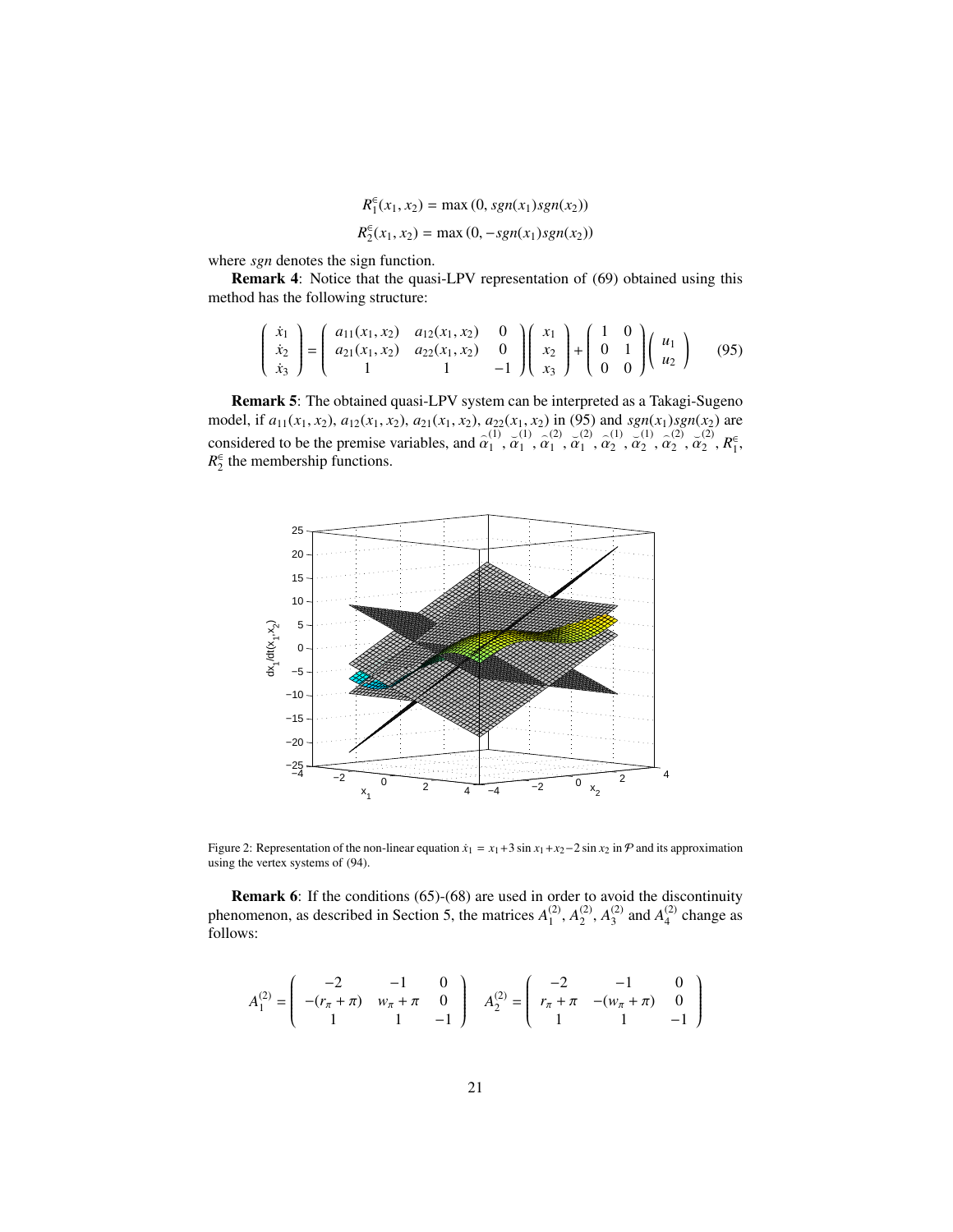$$
A_3^{(2)} = \begin{pmatrix} 4 & 3 & 0 \\ -(r_\pi + \pi) & w_\pi + \pi & 0 \\ 1 & 1 & -1 \end{pmatrix} \quad A_4^{(2)} = \begin{pmatrix} 4 & 3 & 0 \\ r_\pi + \pi & -(w_\pi + \pi) & 0 \\ 1 & 1 & -1 \end{pmatrix}
$$

# *6.3. Comparison*

Hereafter, the comparison criteria between models described in Section 3 are applied to the proposed example.

The subsets  $S_1 \subset \mathbb{X}_1 \times \mathbb{X}_2 \times \mathbb{X}_1$  and  $S_2 \subset \mathbb{X}_1 \times \mathbb{X}_2 \times \mathbb{X}_2$  are chosen as follows:

$$
S_1 = [-\pi, \pi] \times [-\pi, \pi] \times [-7\pi, 7\pi]
$$
\n
$$
(96)
$$

$$
S_2 = [-\pi, \pi] \times [-\pi, \pi] \times [-h_\pi, h_\pi]
$$
\n
$$
(97)
$$

with:

$$
h_{\pi} = \pi^2 \left( 2 + 2\sqrt{1 + \pi^2} + \frac{\pi^2}{\sqrt{1 + \pi^2}} \right)
$$

so that:

$$
V_1^{(S)} = 56\pi^3 \quad V_2^{(S)} = 8\pi^2 h_\pi
$$

The volumes  $\tilde{V}_i$  have been calculated using (15) on the basis of  $N = 16588$  points<sup>4</sup>, generated randomly using a uniform distribution:

*Model generated via non-linear embedding*  $A_i^{(3)}$ :

$$
\frac{\tilde{V}_1}{V_1^{(S)}} = \frac{5856 + 3.3179}{16588 + 6.6358} = 0.35
$$
\n
$$
\frac{\tilde{V}_2}{V_2^{(S)}} = \frac{6178 + 3.3179}{16588 + 6.6358} = 0.37
$$
\n
$$
\tilde{M} = \frac{\tilde{V}_1 \tilde{V}_2}{V_1^{(S)} V_2^{(S)}} = 0.13
$$

*Model generated via non-linear embedding*  $A_i^{(4)}$ *:* 

$$
\frac{\tilde{V}_1}{V_1^{(S)}} = \frac{5856 + 3.3179}{16588 + 6.6358} = 0.35
$$
\n
$$
\frac{\tilde{V}_2}{V_2^{(S)}} = \frac{4866 + 3.3179}{16588 + 6.6358} = 0.29
$$
\n
$$
\tilde{M} = \frac{\tilde{V}_1 \tilde{V}_2}{V_1^{(S)} V_2^{(S)}} = 0.10
$$

*Model generated via sector non-linearity concept*:

$$
\frac{\tilde{V}_1}{V_1^{(S)}} = \frac{7546 + 3.3179}{16588 + 6.6358} = 0.45
$$
\n
$$
\frac{\tilde{V}_2}{V_2^{(S)}} = \frac{9844 + 3.3179}{16588 + 6.6358} = 0.59
$$
\n
$$
\tilde{M} = \frac{\tilde{V}_1 \tilde{V}_2}{V_1^{(S)} V_2^{(S)}} = 0.27
$$

*Model generated via sector non-linearity concept (conservative)*:

$$
\frac{\tilde{V}_1}{V_1^{(S)}} = \frac{7546 + 3.3179}{16588 + 6.6358} = 0.45
$$
\n
$$
\frac{\tilde{V}_2}{V_2^{(S)}} = \frac{11197 + 3.3179}{16588 + 6.6358} = 0.67
$$
\n
$$
\tilde{M} = \frac{\tilde{V}_1 \tilde{V}_2}{V_1^{(S)} V_2^{(S)}} = 0.30
$$

<sup>&</sup>lt;sup>4</sup>This particular value of *N* is chosen using statistical reasoning, in order to guarantee that the semilength of the 99% Agresti-Coull confidence interval will be less than 0.01 [51].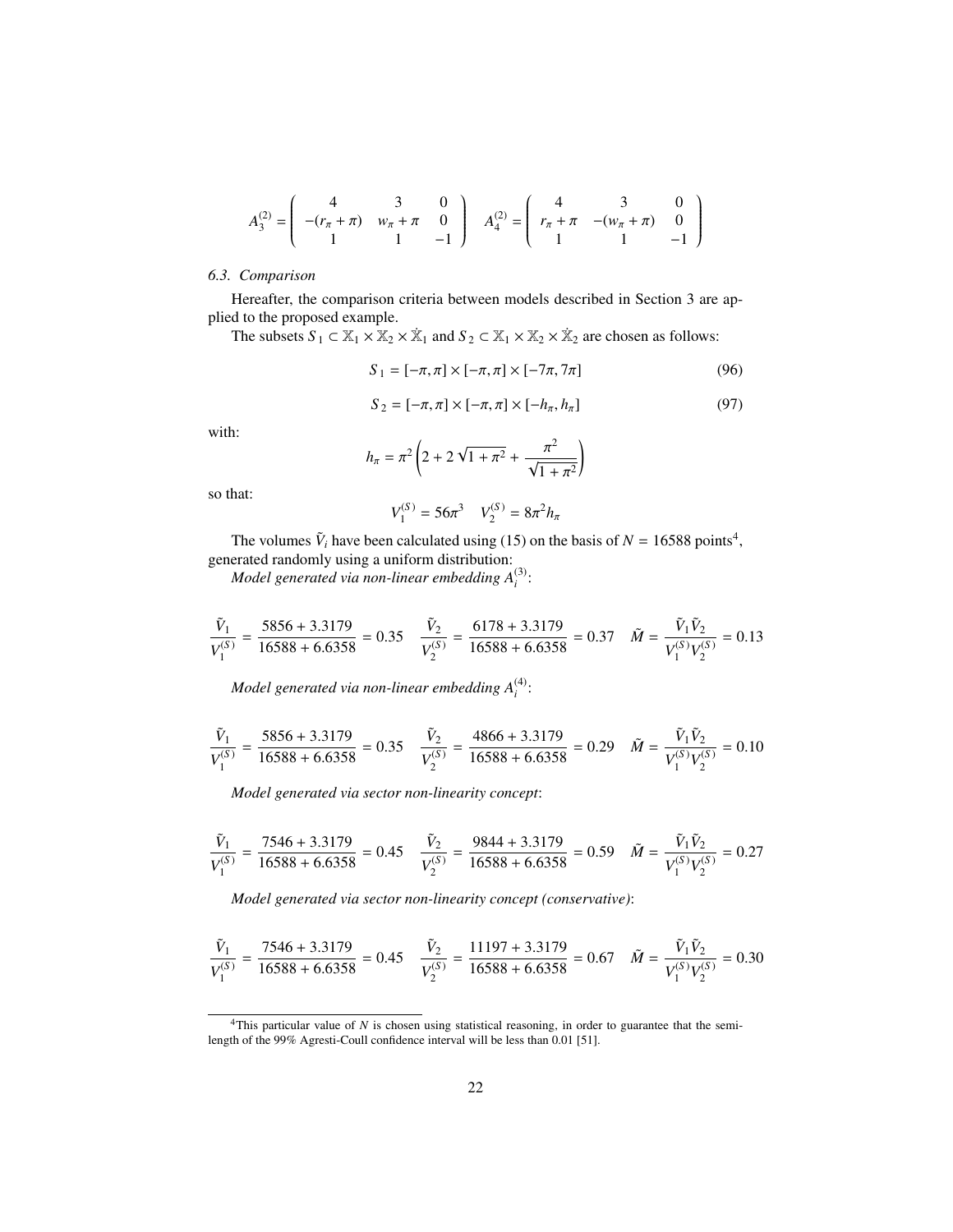Hence, according to the measure of overboundedness (15), the best model is the one generated via non-linear embedding and described by the matrices  $A_i^{(4)}$ . In general, models obtained via non-linear embedding tend to be less conservative than the ones obtained via sector non-linearity concept. This is probably due to the fact that the nonlinear embedding method tries to find the maximum and minimum value of  $f(x)/x$ *i*, whereas the other method finds the maximum and minimum value of  $\partial f(x)/\partial x$ . Then whereas the other method finds the maximum and minimum value of  $\partial f(x)/\partial x_i$ . Then, according to the mean-value theorem  $f(x)/x_i$  is bounded by  $\partial f(x)/\partial x_i$ , so that the according to the mean-value theorem,  $f(x)/x_i$  is bounded by  $\partial f(x)/\partial x_i$ , so that the extreme values of the former are smaller than those of the latter extreme values of the former are smaller than those of the latter.

To conclude the comparison between the models, let us consider the measure based on the region of attraction as introduced in Section 3.2, with controllers designed applying Theorem 2 to the following LMI region:

$$
\mathcal{D} = \{z \in \mathbb{C} : \text{Re}(z) < -1\} \tag{98}
$$

Figs. 3 and 4 show the phase-space (red arrows), the trajectories (blue lines) obtained starting from a grid of possible initial conditions (blue circles) and the region of attraction estimated using Theorem 1 (black dots) for the models generated via nonlinear embedding with matrices  $A_i^{(3)}$  and the models generated via sector non-linearity concept (non-conservative). It can be seen that in all the cases, the trajectories converge towards the hyperellipsoid and eventually go to the origin.

The measure  $M_\beta$  defined in (21) has been calculated for each model, giving the following results:

*Model generated via non-linear embedding*  $A_i^{(3)}$ *:* 

$$
M_{\beta} = \frac{V_{\beta}}{V_{\Theta}} = \frac{122.7323}{248.0502} = 0.4948
$$

*Model generated via non-linear embedding*  $A_i^{(4)}$ *:* 

$$
M_{\beta} = \frac{V_{\beta}}{V_{\Theta}} = \frac{122.8700}{248.0502} = 0.4953
$$

*Model generated via sector non-linearity concept*:

$$
M_{\beta} = \frac{V_{\beta}}{V_{\Theta}} = \frac{122.7605}{248.0502} = 0.4949
$$

 $M_{\beta} = \frac{V_{\beta}}{V_{\Theta}} = \frac{12217600}{248.0502} = 0.4949$ <br>Model generated via sector non-linearity concept (conservative):

$$
M_{\beta} = \frac{V_{\beta}}{V_{\Theta}} = \frac{122.6771}{248.0502} = 0.4946
$$

 $M_{\beta} = \frac{P}{V_{\Theta}} = \frac{12218771}{248.0502} = 0.4946$ <br>It can be seen that, also in this case, the model generated via non-linear embedding with matrices  $A_i^{(4)}$  performs slightly better than the others, thus confirming to be the *best* obtained model.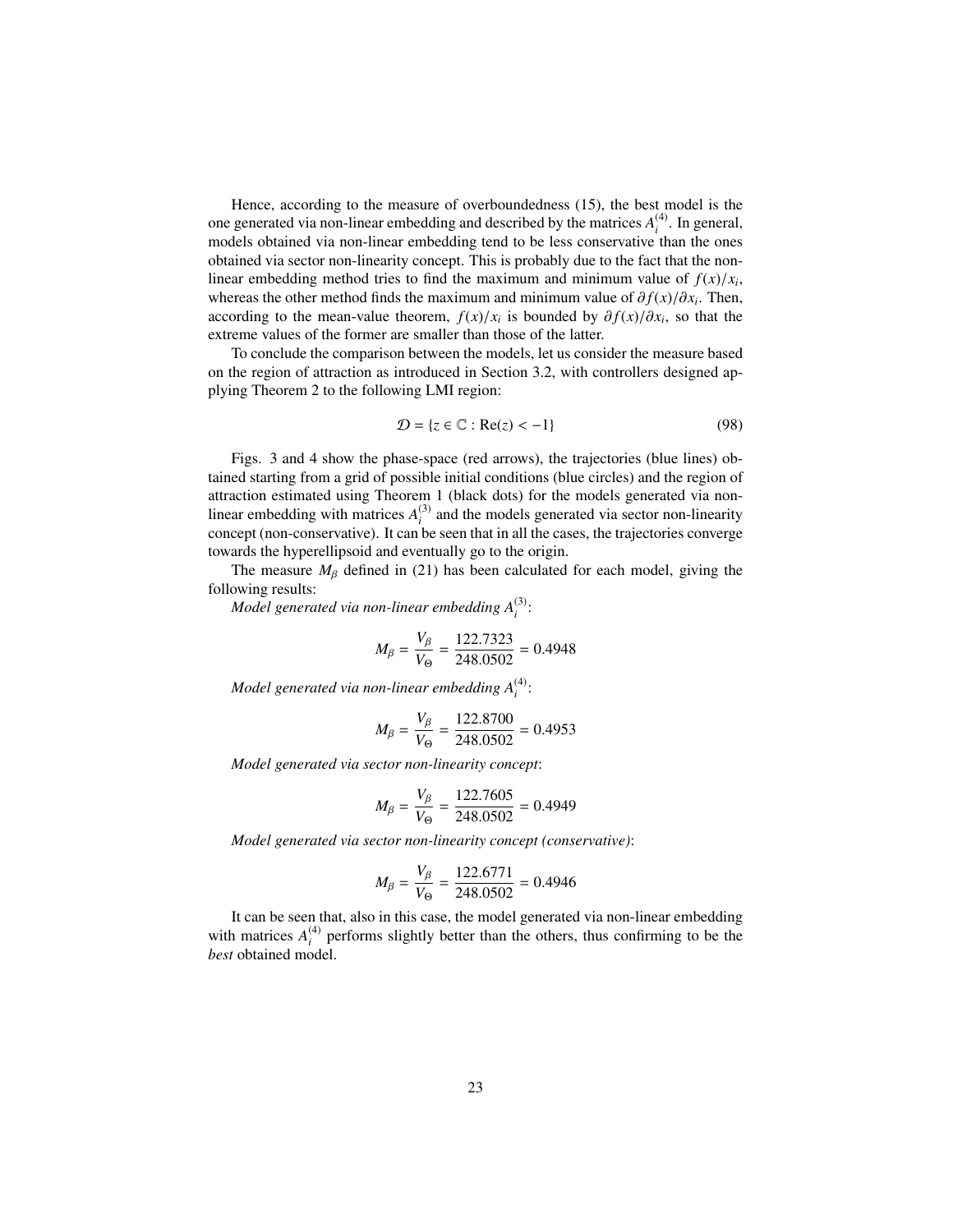

Figure 3: Phase-space, trajectories and estimated region of attraction for the closed-loop system obtained using the model generated via non-linear embedding with matrices  $A_i^{(3)}$ .



Figure 4: Phase-space, trajectories and estimated region of attraction for the closed-loop system obtained using the model generated via sector non-linearity concept.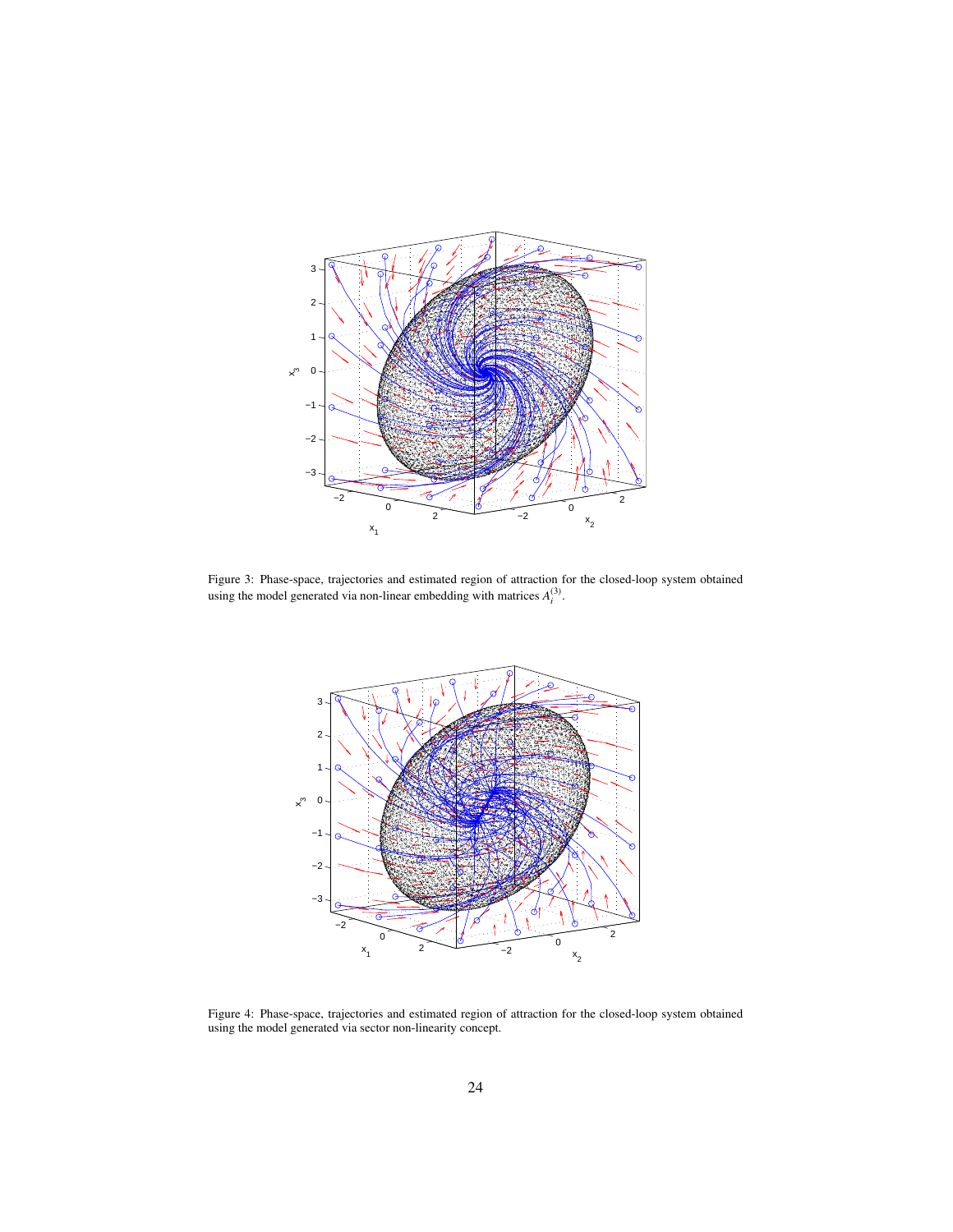## 7. Conclusions

In this paper, the presence of strong analogies between polytopic LPV and TS systems and the automated generation of polytopic LPV and TS models have been addressed. In particular, it has been shown that the method for the automated generation of LPV models by non-linear embedding can be easily extended to generate automatically TS models from a given non-linear system. Analogously, a method already used in the TS framework for finding a model that describes in a fuzzy way a given non-linear function has been extended to the case of polytopic LPV description of non-linear systems.

Results obtained with a mathematical example have been presented and it has been shown, using an overboundedness measure, that the automatic generation via nonlinear embedding provides less conservative models than the automated generation via sector non-linearity concept. Also, a measure based on the region of attraction estimates has been introduced for comparing the closed-loop performances of the different models.

The overboundedness measure has shown to be an objective criterion that can be used to select which model can be considered *the best*. However, in the general case, which model is *the best* also depends on the context in which the model is used, i.e. whether it is used for stabilization or observation, and which structure of controller/observer is used for achieving the desired goal. Some information in this sense has been provided by the measure based on the region of attraction estimates, that allows comparing the closed-loop performances obtained with the different models when considering a quadratic D-stabilizing state-feedback controller in the design step. The proposed measure could be easily extended to other controller structures, e.g. outputfeedback controllers, and to the observation case. However, it has the limit of providing an indication of which model is the best only *a posteriori*. It seems clear that an important path for future research is the development of a procedure that automatically selects the best model during the design step, taking into account what the model is used for and the used controller/observer structure.

#### Acknowledgment

This work has been funded by the Spanish Ministry of Science and Technology through the projects CICYT SHERECS (ref. DPI2011-26243) and CICYT ECO-CIS (ref. DPI2013-48243-C2-1-R), by the European Commission through contract i-Sense FP7-ICT-2009-6-270428, by UPC through the grant FPI-UPC E-01104, by AGAUR through the contracts FI-DGR 2013 (ref. 2013FIB00218) and FI-DGR 2014 (ref. 2014FI B1 00172), and by the DGR of Generalitat de Catalunya (SAC group Ref. 2014/SGR/374). The work was also supported by the National Science Centre in Poland under the grant 2013/11/B/ST7/01110.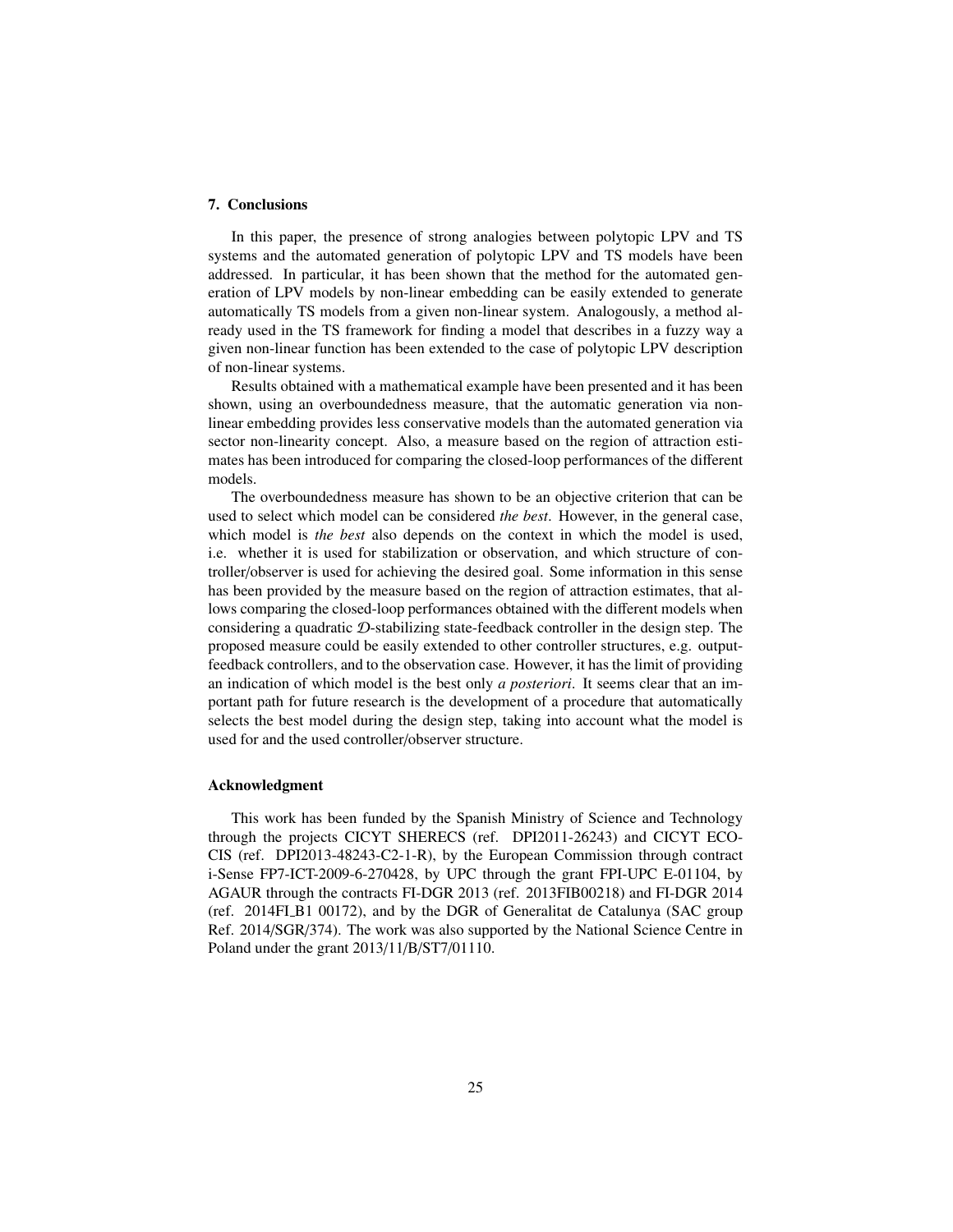# References

## References

- [1] D. J. Leith, W. E. Leithead, Survey of gain-scheduling analysis design, International Journal of Control 73 (2000) 1001–1025.
- [2] J. S. Shamma, Analysis and design of gain scheduled control systems, Ph.D. thesis, Massachussets Institute of Technology, Department of Mechanical Engineering, advised by M. Athans, 1988.
- [3] J. S. Shamma, An overview of LPV systems, in: J. Mohammadpour, C. Scherer (Eds.), Control of linear parameter varying systems with applications, Springer, 2012, pp. 3–26.
- [4] P. C. Pellanda, P. Apkarian, H. D. Tuan, Missile autopilot design via a multichannel LFT/LPV control method, International Journal of Robust and Nonlinear Control 12 (2002) 1–20.
- [5] V. Verdult, M. Lovera, M. Verhaegen, Identification of linear parameter varying state space models with application to helicopter rotor dynamics, International Journal of Control 77 (2004) 1149–1159.
- [6] D. Rotondo, F. Nejjari, V. Puig, Quasi-LPV modeling, identification and control of a twin rotor MIMO system, Control Engineering Practice 21 (2013) 829–846.
- [7] G. J. Balas, Linear parameter-varying control and its application to a turbofan engine, International Journal of Robust and Nonlinear Control 12 (2002) 763– 796.
- [8] F. D. Bianchi, R. J. Mantz, C. F. Christiansen, Gain scheduling control of variablespeed wind energy conversion systems using quasi-LPV models, Control Engineering Practice 13 (2005) 247–255.
- [9] Z. Yu, H. Chen, P. Woo, Gain scheduled LPV *H*<sup>∞</sup> control based on LMI approach for a robotic manipulator, Journal of Robotic Systems 19 (2002) 585–593.
- [10] P. Gaspar, I. Szaszi, J. Bokor, Active suspension design using linear parameter varying control, International Journal of Vehicle Autonomous Systems 1 (2003) 206–221.
- [11] B. Boulkroune, I. Djemili, A. Aitouche, V. Cocquempot, Robust nonlinear observer design for actuator fault detection in diesel engines, International Journal of Applied Mathematics and Computer Science 23 (2013) 557–569.
- [12] S. Montes De Oca, V. Puig, M. Witczak, L. Dziekan, Fault-tolerant control strategy for actuator faults using lpv techniques: application to a two degree of freedom helicopter, International Journal of Applied Mathematics and Computer Science 22 (2012) 161–171.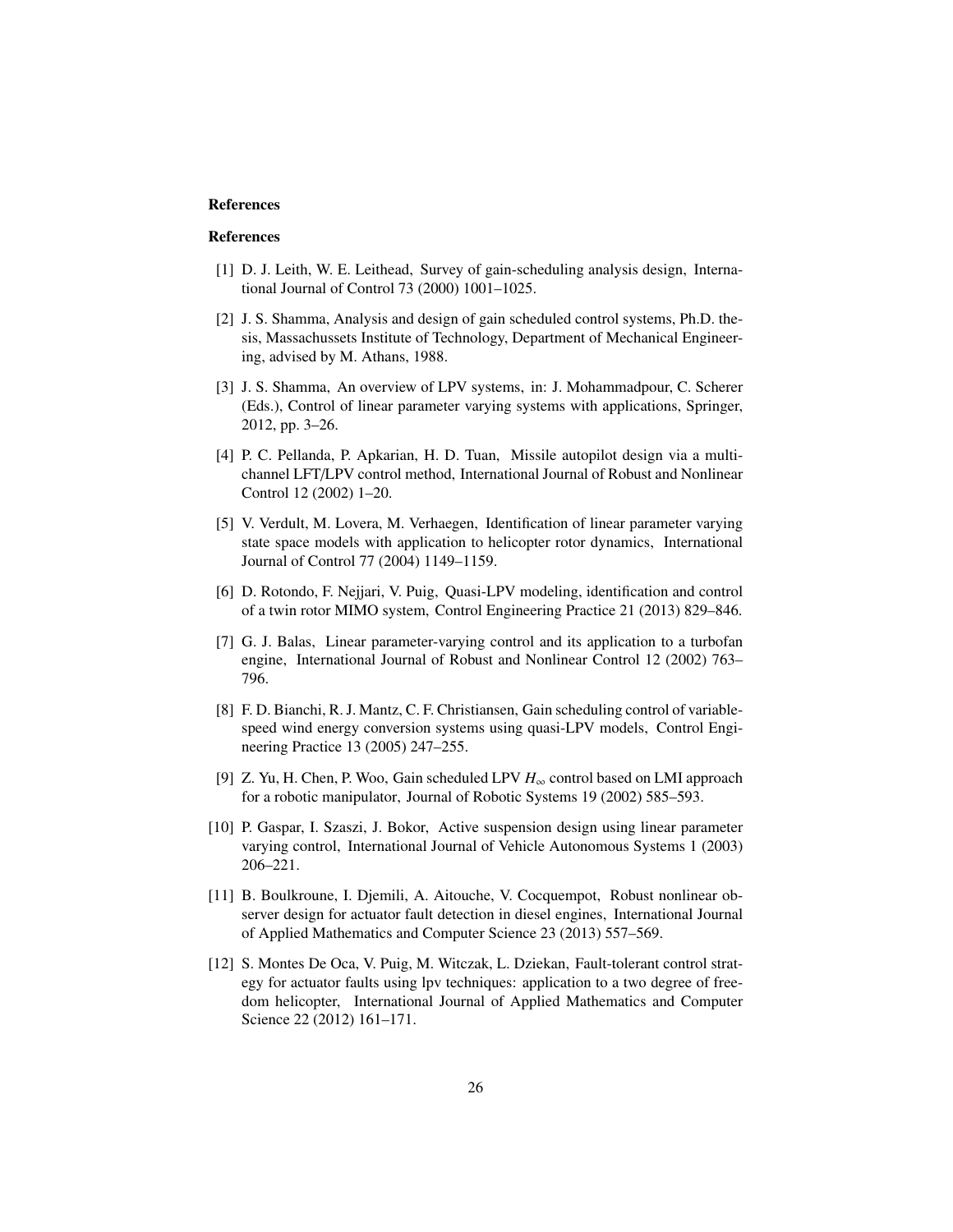- [13] T. Takagi, M. Sugeno, Fuzzy identification of systems and its applications to modeling and control, IEEE Transactions on Systems, Man, and Cybernetics SMC-15 (1985) 116–132.
- [14] X.-H. Yuan, J.-C. Ren, Y.-J. He, F.-C. Sun, Synthesis of  $H_2$  guaranteed cost fuzzy controller for missile altitude system via linear matrix inequalities, in: Proceedings of the 2004 American Control Conference, volume 3, pp. 2309– 2313.
- [15] Ł. Dziekan and M. Witczak and J. Korbicz, Active fault-tolerant control design for Takagi-Sugeno fuzzy systems, Bulletin of the Polish Academy of Sciences, Technical Sciences 59 (2011) 93–102.
- [16] H.-S. Ko and K. Jatskevich, Power quality control of wind-hybrid power generation system using fuzzy-LQR controller, IEEE Transactions on Energy Conversion 22 (2007) 516–527.
- [17] O. Begovich and E. N. Sanchez and M. Maldonado, Takagi-Sugeno fuzzy scheme for real-time trajectory tracking of an underactuated robot, IEEE Transactions on Control Systems Technology 10 (2002) 14–20.
- [18] J. Cao and P. Li and H. Liu, An interval fuzzy controller for vehicle active suspension systems, IEEE Transactions on Intelligent Transportation Systems 11 (2010) 885–895.
- [19] D. Khiar and J. Lauber and T. Floquet and G. Colin and T. M. Guerra and Y. Chamaillard, Robust Takagi-Sugeno fuzzy control of a spark ignition engine, Control Engineering Practice 15 (2007) 1446–1456.
- [20] D. Ichalal and B. Marx and J. Ragot and D. Maquin, New fault tolerant control strategies for nonlinear Takagi-Sugeno systems, International Journal of Applied Mathematics and Computer Science 22 (2012) 197–210.
- [21] P. M. Mäkilä, P. Viljamaa, Convex parametric design, gain scheduling, and fuzzy computing, Technical Report, Tampere, Tampere University of Technology, Institute of Automation and Control, 2002.
- [22] P. M. Mäkilä, P. Viljamaa, Linear programming based gain scheduling for LPV and PL systems, in: Proceedings of the 15th IFAC World Congress (2002).
- [23] Q. Rong, G. W. Irwin, LMI-based control design for discrete polytopic LPV systems, in: Proceedings of the 6th European Control Conference (2003).
- [24] P. Bergsten, R. Palm, D. Driankov, Observers for Takagi-Sugeno fuzzy systems, IEEE Transactions on Systems, Man, and Cybernetics - Part B: Cybernetics 32 (2002) 114–121.
- [25] T. A. Johansen, R. Shorten, R. M. Smith, On the interpretation and identification of dynamic Takagi-Sugeno models, IEEE Transactions on Fuzzy Systems 8 (2000) 297–313.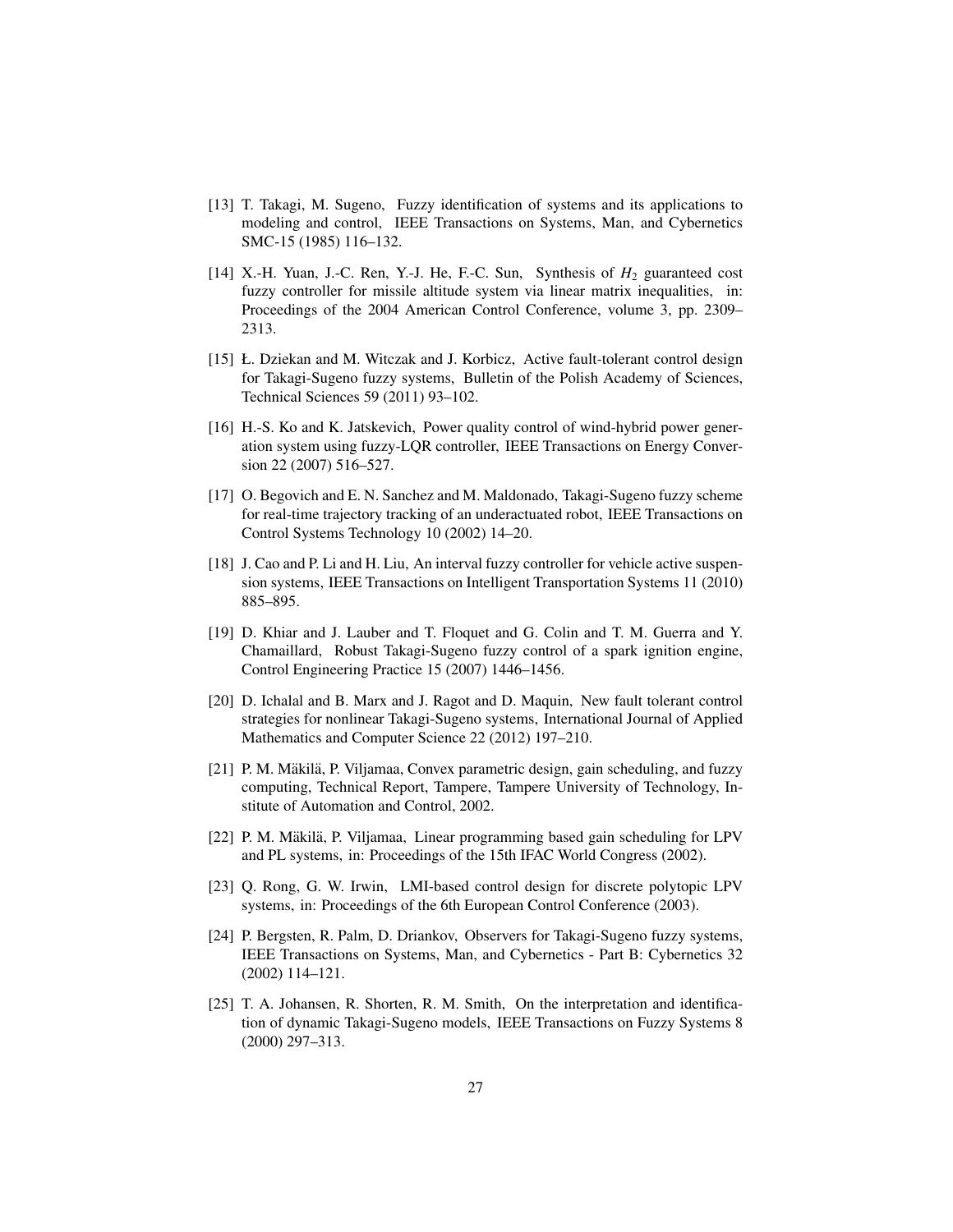- [26] E. G. Collins, Book Review: Fuzzy control systems design and analysis: a linear matrix inequality approach, Automatica 39 (2003) 2011–2019.
- [27] K. Tanaka, H. O. Wang, Fuzzy control systems design and analysis: A linear matrix inequality approach, John Wiley and Sons, Inc., 2001.
- [28] K. Tanaka, H. Ohtake, H. O. Wang, Recursive pointwise design for nonlinear systems, in: Proceedings of the 2004 American Control Conference, volume 1, pp. 470–475.
- [29] R. Toth, Modeling and identification of linear parameter-varying systems, Springer, 2010.
- [30] A. Kwiatkowski, M.-T. Boll, H. Werner, Automated generation and assessment of affine LPV models, in: Proceedings of the 45th IEEE Conference on Decision and Control, San Diego, CA, USA (2006), pp. 6690–6695.
- [31] H. Ohtake, K. Tanaka, H. O. Wang, Fuzzy modeling via sector nonlinearity concept, Integrated Computer-Aided Engineering 10 (2003) 333–341.
- [32] P. Apkarian, P. Gahinet, G. Becker, Self-scheduled *H*<sup>∞</sup> control of linear parameter-varying systems: A design example, Automatica 31 (1995) 1251 – 1261.
- [33] J. S. Shamma, J. R. Cloutier, Gain-scheduled missile autopilot design using linear parameter varying transformations, Journal of Guidance, Control, and Dynamics 16 (1993) 256–263.
- [34] M. Witczak, V. Puig, S. Montes De Oca, A fault-tolerant control strategy for nonlinear discrete-time systems: application to the twin-rotor system, International Journal of Control 86 (2013) 1788–1799.
- [35] J. Bernoulli, Ars conjectandi, opus posthumum. Accedit Tractatus de seriebus infinitis, et epistola gallicé scripta de ludo pilae reticularis, Basel: Thurneysen Brothers, 1713.
- [36] D. C. Montgomery, G. C. Runger, Applied statistics and probability for engineers, Wiley-Interscience, 1999.
- [37] P. Apkarian, P. Gahinet, A convex characterization of gain-scheduled *H*<sup>∞</sup> controllers, IEEE Transactions on Automatic Control 40 (1995) 853–864.
- [38] P. Gahinet, P. Apkarian, M. Chilali, Affine parameter-dependent Lyapunov functions and real parametric uncertainty, IEEE Transactions on Automatic Control 41 (1996) 436–442.
- [39] F. Bruzelius, S. Pettersson, C. Breitholtz, Region of attraction estimates for LPVgain scheduled control systems, in: Proceedings of the 7th European Control Conference.
- [40] H. Khalil, Nonlinear systems, Prentice-Hall, Inc, Upper Saddle River, 1996.